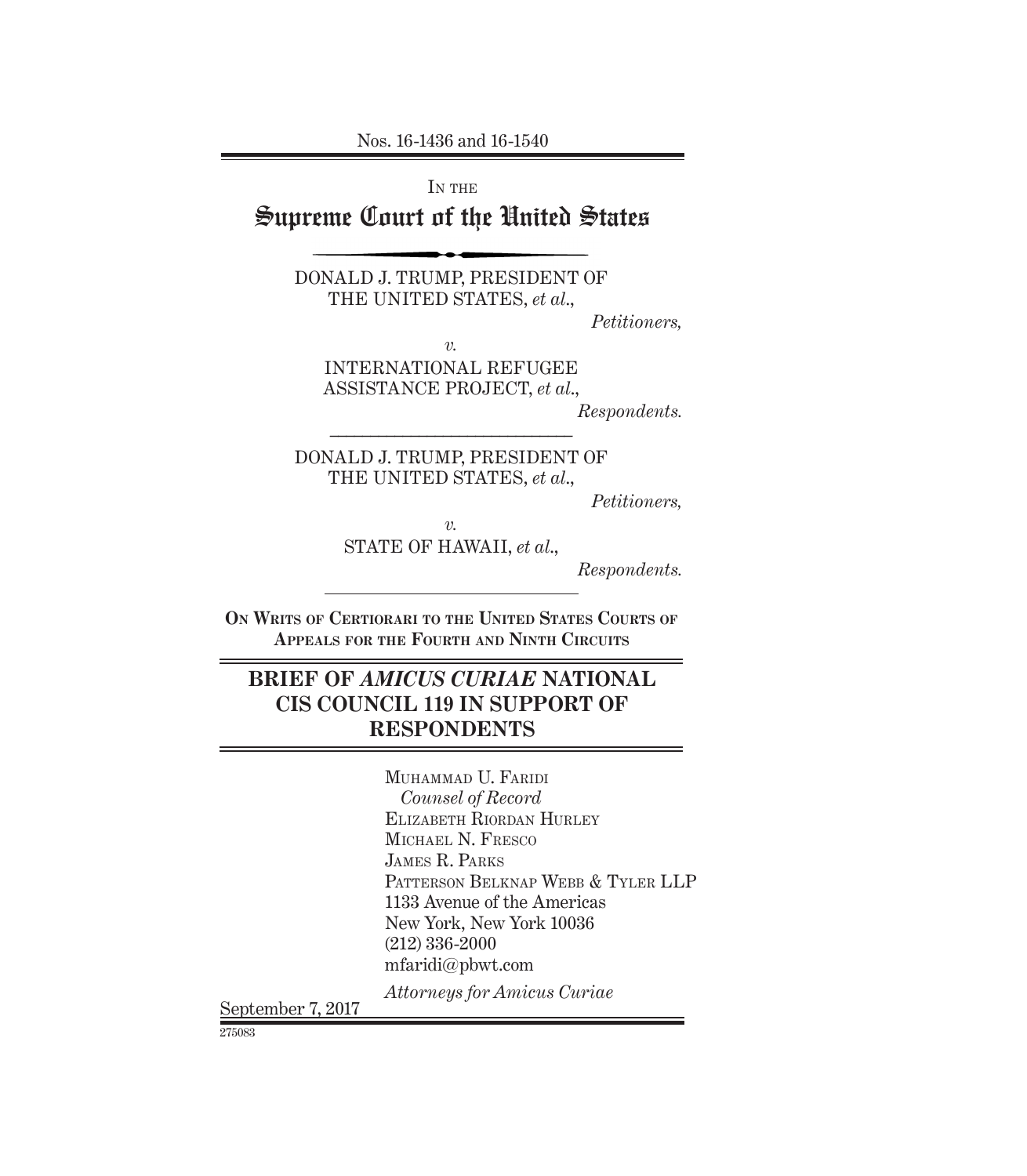## TABLE OF CONTENTS

| I.      | THE RESETTLEMENT OF<br>REFUGEES IN AMERICA IS IN<br><b>FURTHERANCE OF OUR</b><br>LONGSTANDING TRADITION OF<br>OFFERING SAFE HAVEN TO<br>PERSONS FLEEING PERSECUTION 4                 |
|---------|---------------------------------------------------------------------------------------------------------------------------------------------------------------------------------------|
|         | A. AMERICA HAS BEEN A WORLD<br><b>LEADER IN REFUGEE</b>                                                                                                                               |
|         | <b>B. THE WORLD IS EXPERIENCING</b><br>AN UNPRECEDENTED LEVEL OF                                                                                                                      |
| $\Pi$ . | THE U.S. REFUGEE ADMISSIONS<br>PROGRAM ADMINISTERS THE<br>RESETTLEMENT PROCESS FOR<br>REFUGEES SEEKING ADMISSION<br>INTO THE UNITED STATES  14                                        |
| III.    | THE EXECUTIVE ORDER'S<br><b>LIMITATIONS ON REFUGEES ARE</b><br>UNWARRANTED BECAUSE USRAP<br>PARTICIPANTS ALREADY USE<br>ROBUST SECURITY MEASURES TO<br><b>ENSURE AGAINST NATIONAL</b> |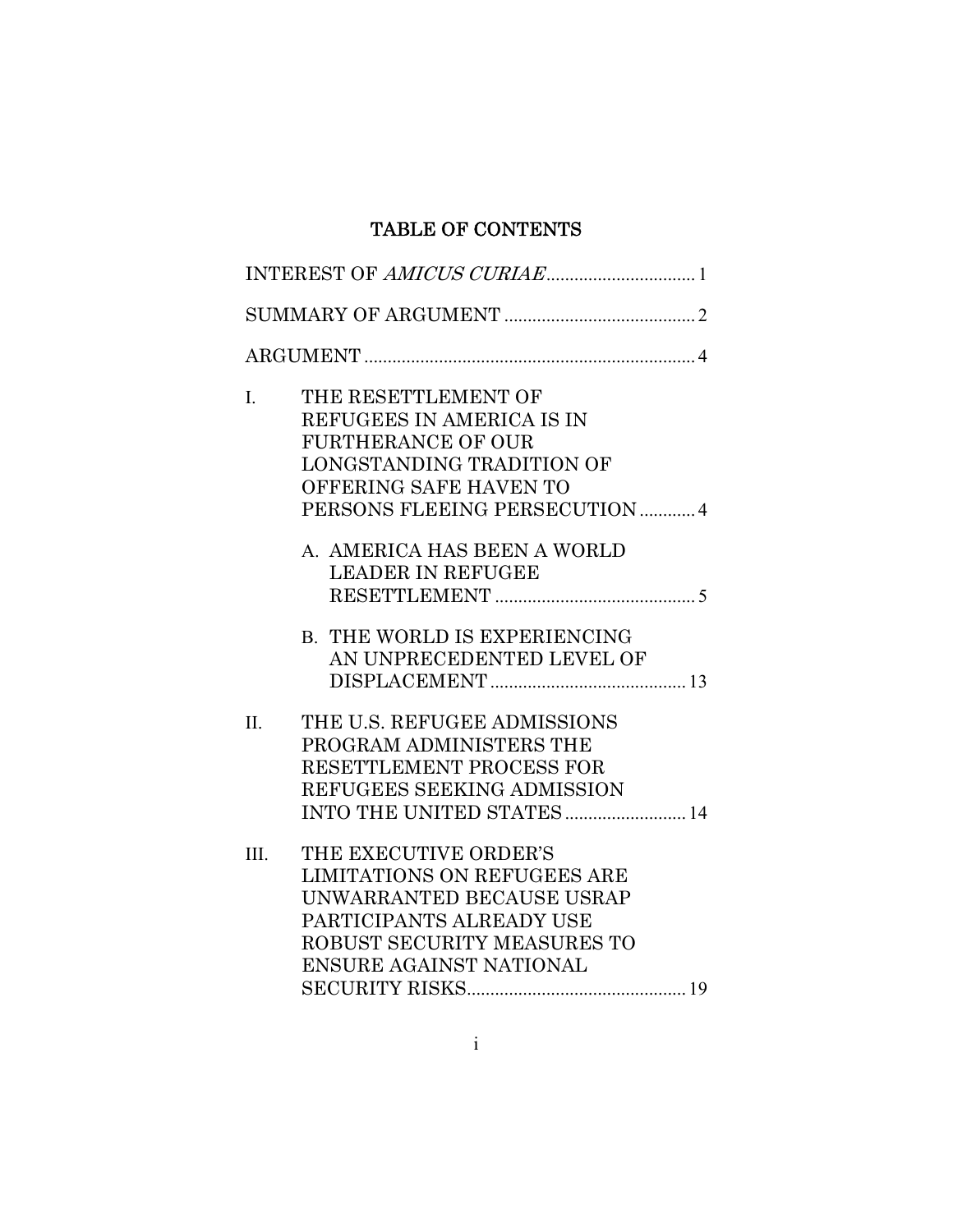| A. UNHCR PRE-SCREENS                  |  |
|---------------------------------------|--|
| APPLICANTS FOR SECURITY               |  |
| <b>RISKS BEFORE REFERRING</b>         |  |
|                                       |  |
| <b>B. RSCS INITIATE CHECKS TO</b>     |  |
| <b>SCREEN FOR NATIONAL</b>            |  |
|                                       |  |
| C. USCIS OFFICERS VET EACH            |  |
| <b>APPLICANT TO IDENTIFY</b>          |  |
| NATIONAL SECURITY RISK 26             |  |
| 1. USCIS Officers Receive Substantial |  |
| Training in Identifying National      |  |
|                                       |  |
| 2. USCIS Officers Thoroughly Evaluate |  |
|                                       |  |
| D. REFUGEES WHOSE                     |  |
| <b>APPLICATIONS HAVE BEEN</b>         |  |
| APPROVED BY USCIS ARE                 |  |
| VETTED AGAIN UPON TRAVEL              |  |
| TO AND ARRIVAL IN THE                 |  |
|                                       |  |
|                                       |  |
|                                       |  |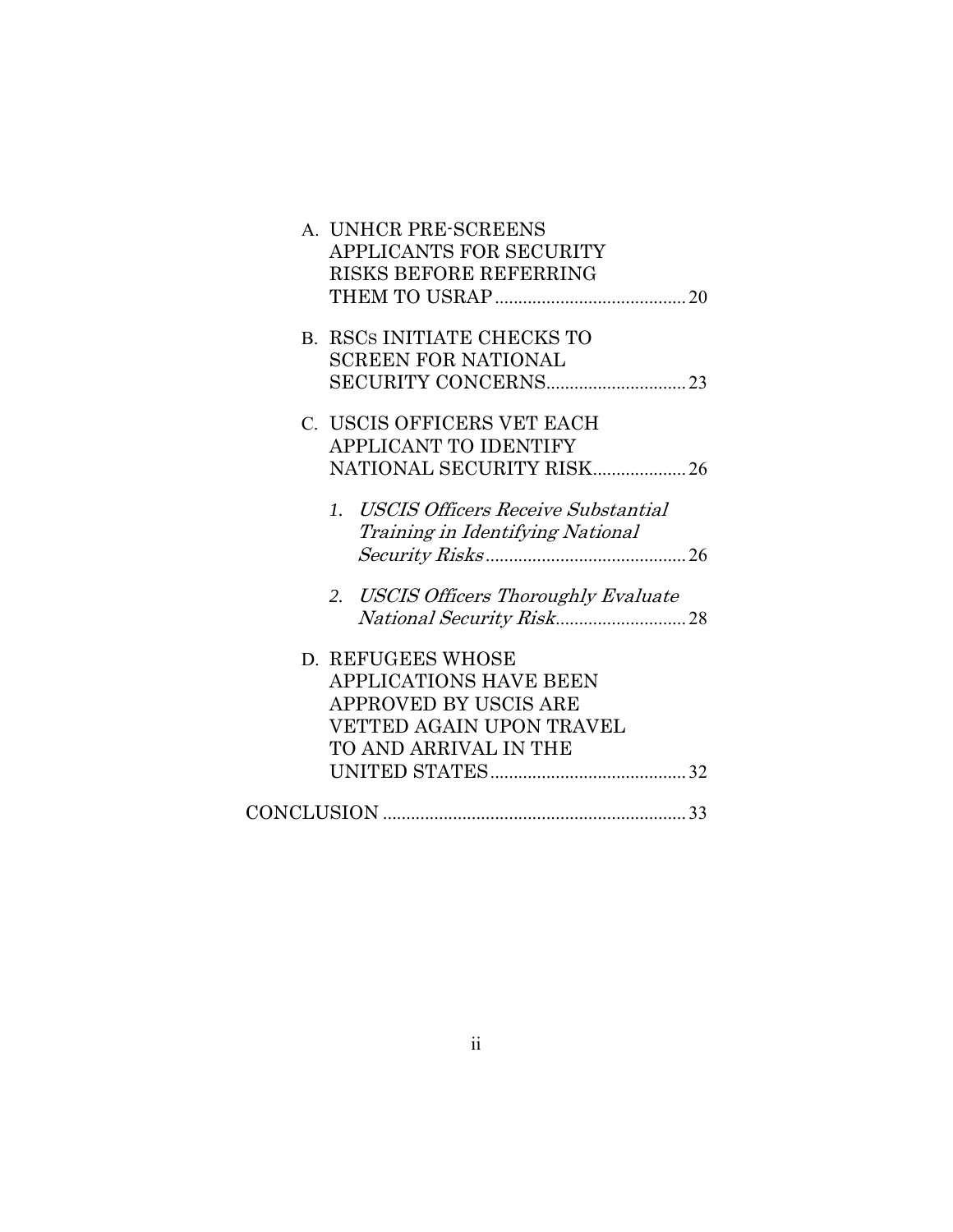## TABLE OF AUTHORITIES

## Cases

| $\operatorname{Status}$                                                                                |
|--------------------------------------------------------------------------------------------------------|
|                                                                                                        |
|                                                                                                        |
|                                                                                                        |
|                                                                                                        |
|                                                                                                        |
| Chinese Exclusion Act, ch. 126, 22 Stat. 58 (1882)8                                                    |
| Displaced Persons Act of 1948, ch. 647, Pub. L. No.                                                    |
| Immigration Act (Page Law) of 1875, ch. 141, 18                                                        |
| Refugee Act of 1980, Pub. L. 96-212, 94 Stat. 102.11,<br>14                                            |
| Refugee Relief Act of 1953, Pub. L. No. 83-203, 67                                                     |
| Refugee-Escapee Act of 1957, Pub. L. No. 85-316, 71                                                    |
| <b>Other Authorities</b>                                                                               |
| 81 Fed. Reg. 70315 (Oct. 11, 2016)  15                                                                 |
| Adolf Eduard Zucker, The Forty-Eighters: Political<br>Refugees of the German Revolution of 1848 (1967) |

.................................................................................. 6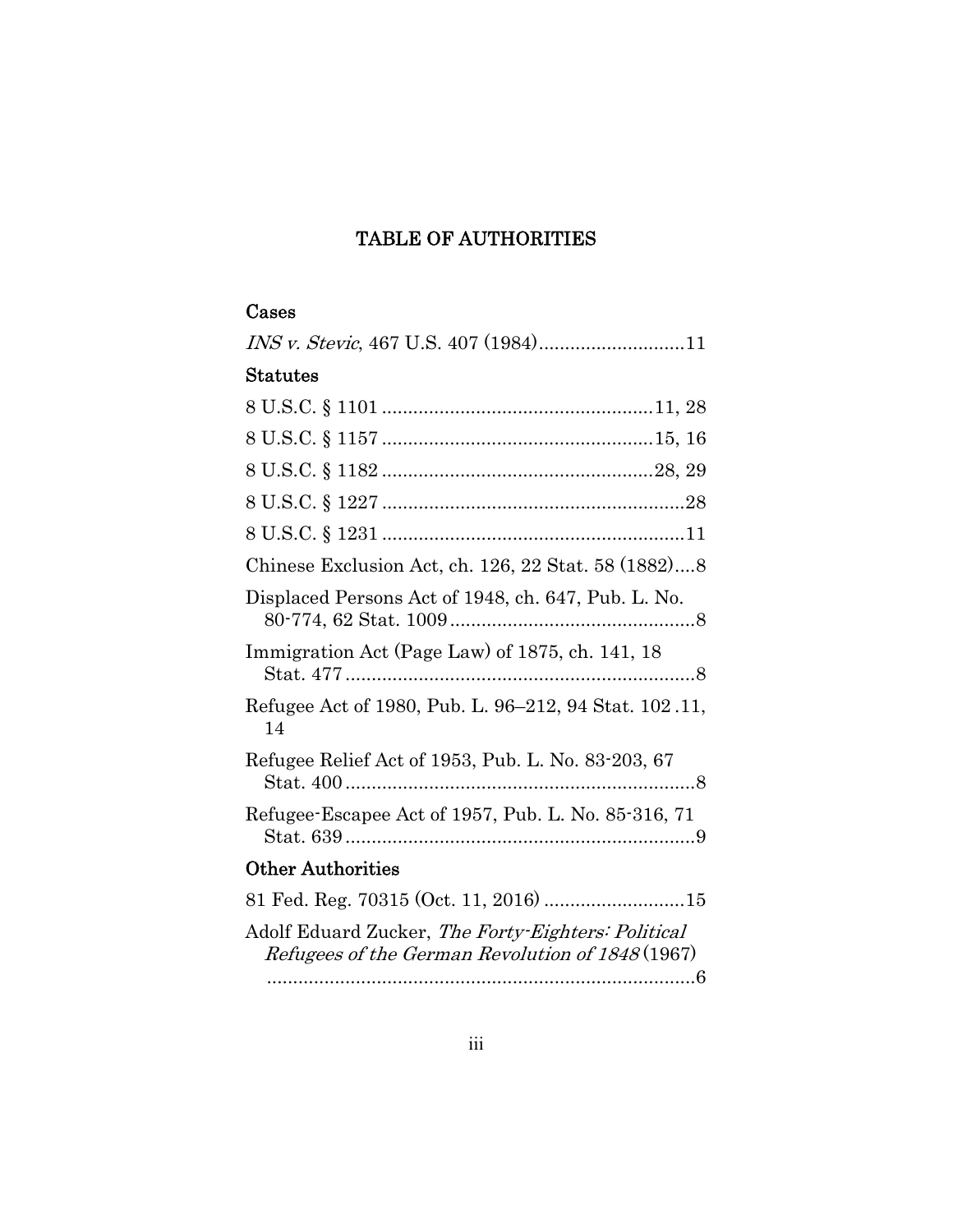| Bryan L. McDonald, Food Power: The Rise and Fall<br>of the Postwar American Food System (2017)7                                                                                                                                                                                                               |
|---------------------------------------------------------------------------------------------------------------------------------------------------------------------------------------------------------------------------------------------------------------------------------------------------------------|
| Bureau of Population, Refugees, and Migration, U.S.<br>Refugee Admissions Program FAQs U.S. Dep't of<br>State (Jan. 20, 2017), https://www.state.gov<br>/j/prm/releases/factsheets/2017/266447.htm20                                                                                                          |
| Carl J. Bon Tempo, Americans at the Gate: The<br>United States and Refugees During the Cold War                                                                                                                                                                                                               |
| Claire Felter & James McBride, How Does the U.S.<br>Refugee System Work?, Council on Foreign<br>Relations (Feb. 6, 2017), https://www.cfr.org/<br>backgrounder/how-does-us-refugee-system-work 10                                                                                                             |
| Clarence K. Streit, <i>Germans Belittle Results</i> , N.Y.<br>Times, July 13, 1938, at 12, https://timesmachine.                                                                                                                                                                                              |
| David W. Haines, Safe Haven? A History of                                                                                                                                                                                                                                                                     |
| Dionne Searcey & Jaime Yaya Barry, Why Migrants<br>Keep Risking All on the 'Deadliest Route', N.Y.<br>Times (June 22, 2017), https://nyti.ms/2tTCSXe13                                                                                                                                                        |
| Examining the Syrian Humanitarian Crisis From<br>the Ground (Part II) Before the Subcomm. on the<br>Middle East and North Africa of the House Comm.<br>on Foreign Affairs, 114th Cong. 114-115 (2017)<br>(written testimony of Leon Rodriguez, Director,<br>U.S. Citizenship and Immigration Servs., Dep't of |

Homeland Security), http://docs.house.gov/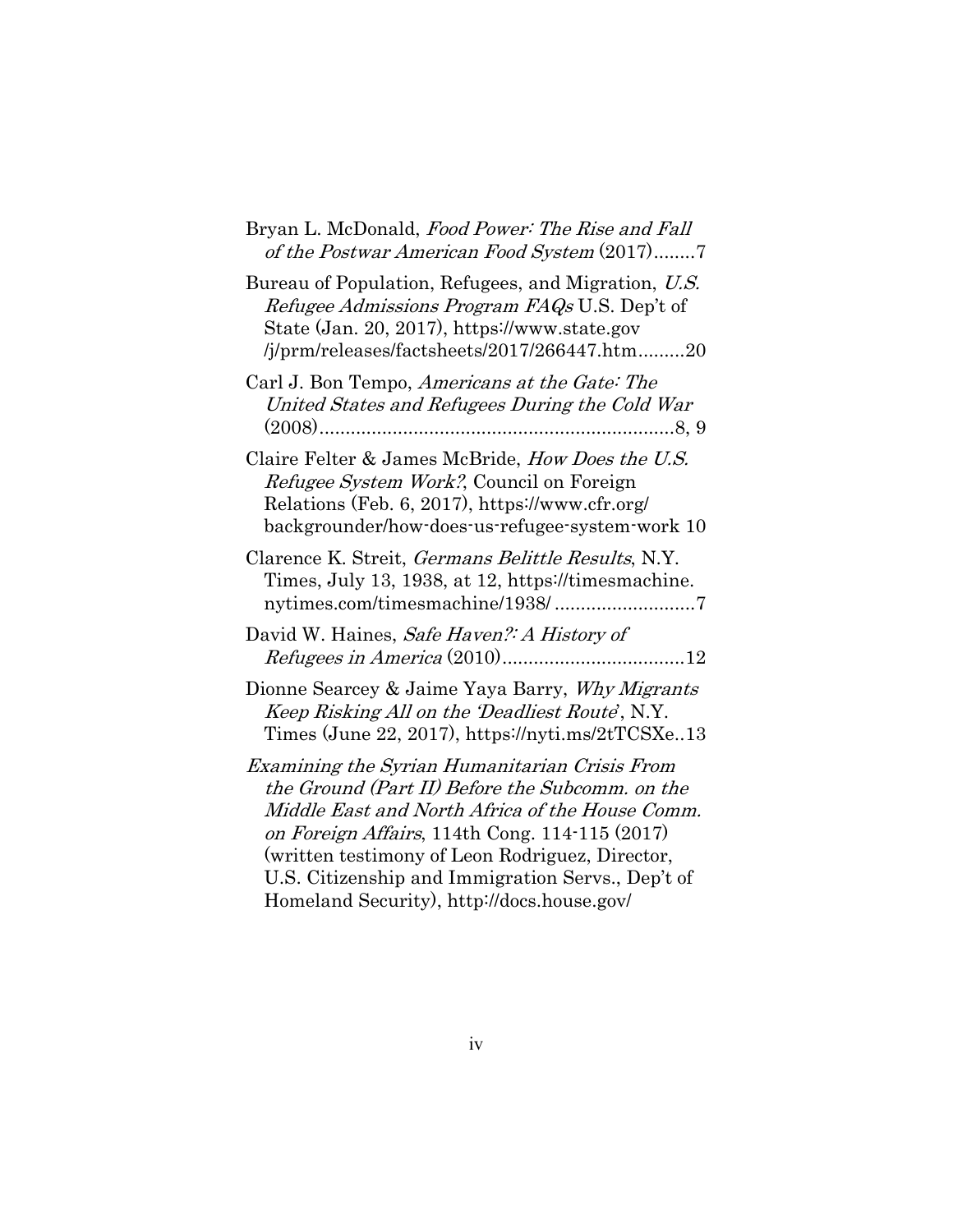| meetings/FA/FA13/20151027/104123/HHRG-114-<br>FA13-Transcript-20151027.pdf. 13, 17                                                                                                                                                                                                                                                               |
|--------------------------------------------------------------------------------------------------------------------------------------------------------------------------------------------------------------------------------------------------------------------------------------------------------------------------------------------------|
| Gil Loescher & John A. Scanlan, Calculated<br>Kindness: Refugees and America's Half-Open Door                                                                                                                                                                                                                                                    |
| Jeremy Dupertuis Bangs, Strangers and Pilgrims,<br>Travellers and Sojourners, Leiden and the<br>Foundations of Plymouth Plantation (2009) 5                                                                                                                                                                                                      |
| Joan Fitzpatrick, The International Dimension of<br>U.S. Refugee Law, 15 Berkeley J. Int'l L. 1 (1997)                                                                                                                                                                                                                                           |
| Letter from National Citizenship and Immigration<br>Services Council 119 to Hon. Representative Zoe<br>Lofgren, Ranking Member, House Subcommittee<br>on Immigration and Border Security, USCIS<br>employees Union Statement of Opposition to H.R.<br>2826 (June 27, 2017), http://local1924.org/wp-<br>content/uploads/2014/06/HR-2826_AFGE119- |
| Maggie Black, The Children and the Nations: The                                                                                                                                                                                                                                                                                                  |
| Mark Gibney, Global Refugee Crisis (2d ed. 2010)9                                                                                                                                                                                                                                                                                                |
| No One Wants to Have Them: Fruitless Debates at<br>the Jew-Conference in Evian, Voelkischer<br>Beobachter (July 13, 1938), http://www.jewish<br>virtuallibrary.org/german-paper-ridicules-evian-                                                                                                                                                 |
| Philip A. Holman, Refugee Resettlement in the<br>United States, in Refugees in America in the<br>1990s: A Reference Handbook (David W. Haines                                                                                                                                                                                                    |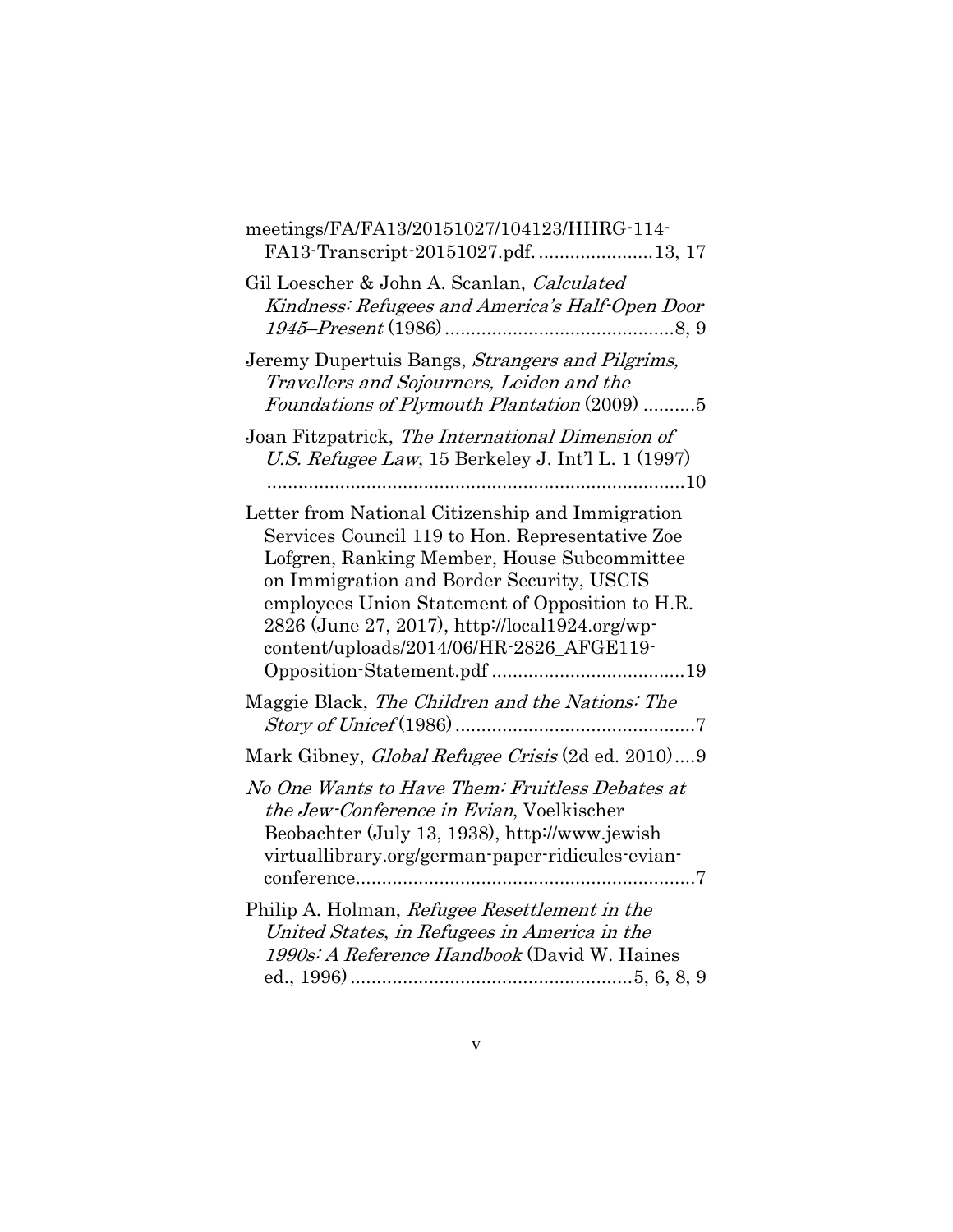| Richard Breitman & Alan M. Kraut, American<br>Refugee Policy and European Jewry, 1933-1945<br>6                                                                                                                                                                                                                                                                                                                                                                                                                                                                                                                                                                                   |
|-----------------------------------------------------------------------------------------------------------------------------------------------------------------------------------------------------------------------------------------------------------------------------------------------------------------------------------------------------------------------------------------------------------------------------------------------------------------------------------------------------------------------------------------------------------------------------------------------------------------------------------------------------------------------------------|
| The American Jewish Joint Distribution Commitee,<br>Minutes of the Meeting of the Executive<br>Committee (June 5, 1939), http://archives.jdc.<br>org/wp-content/uploads/2017/02/stlouis_                                                                                                                                                                                                                                                                                                                                                                                                                                                                                          |
| Timothy J. Meagher, The Columbia Guide to Irish                                                                                                                                                                                                                                                                                                                                                                                                                                                                                                                                                                                                                                   |
| Tom K. Wong, The Politics of Immigration:<br>Partisanship, Demographic Change, and American                                                                                                                                                                                                                                                                                                                                                                                                                                                                                                                                                                                       |
| U.S. Citizenship and Immigration Servs., Fact Sheet:<br>Refugee Security Screening (Dec. 3, 2015),<br>https://www.uscis.gov/sites/default/files/USCIS/Ref<br>ugee%2C%20Asylum%2C%20and%20Int%27l%20<br>Ops/Refugee_Security_Screening_Fact_Sheet.pdf                                                                                                                                                                                                                                                                                                                                                                                                                              |
| U.S. Citizenship and Immigration Servs., Hearing on<br>"Refugee Admission FY 2017 and Refugee Security<br>Screening" before the Senate Committee on the<br>Judiciary, Subcommittee on Immigration and the<br>National Interest on September 28, 2016 by USCIS<br>Director Leon Rodriguez, Official Website of the<br>Department of Homeland Security, https://www.<br>.uscis.gov/tools/resources-congress/testimonies-<br>and-speeches/hearing-refugee-admission-fy-2017-<br>and-refugee-security-screening-senate-committee-<br>judiciary-subcommittee-immigration-and-national-<br>interest-september-28-2016-uscis-director-leon-<br>rodriguez (last updated Jan. 26, 2017) 14 |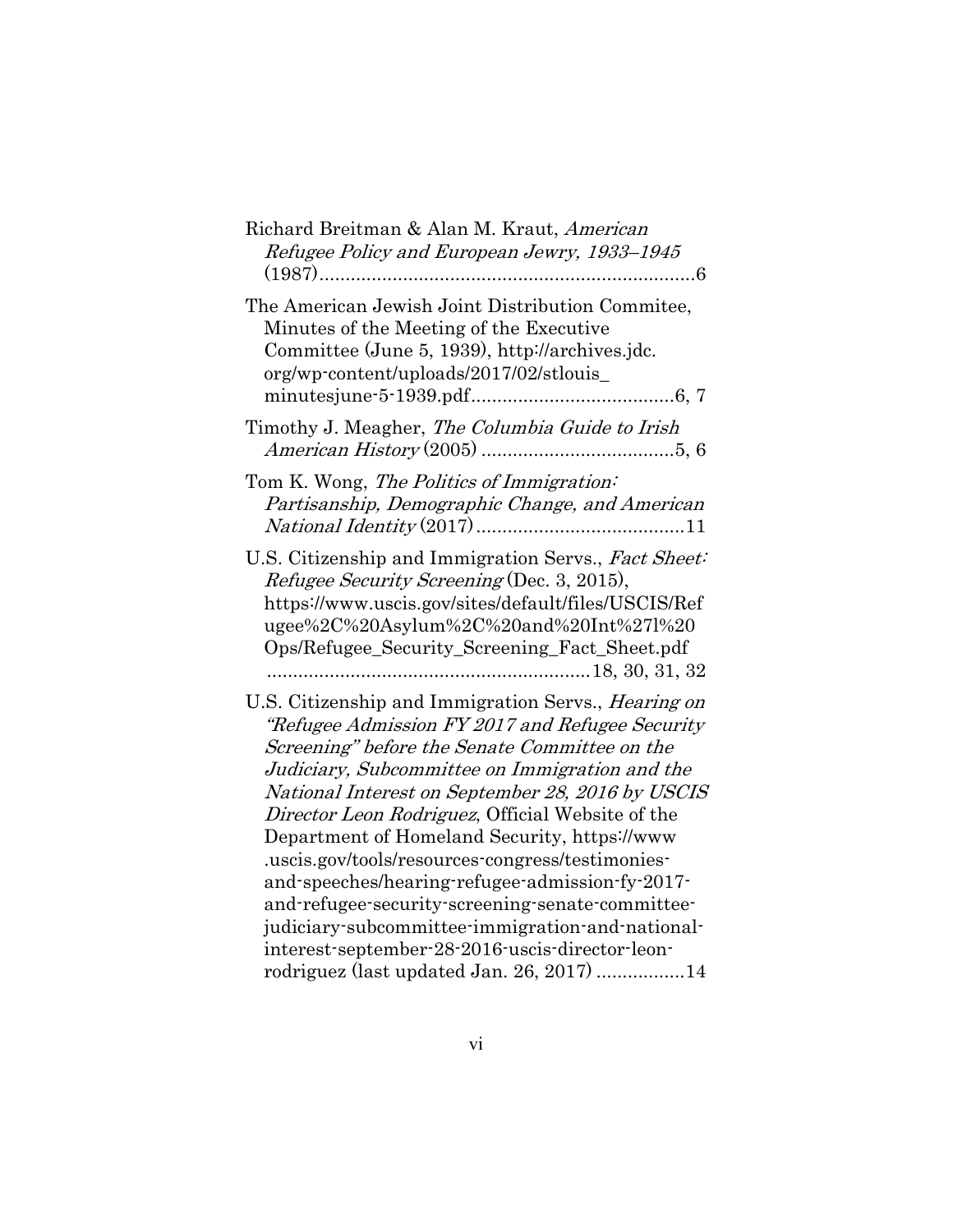| U.S. Citizenship and Immigration Servs., <i>Hearing on</i><br>"Refugee Admissions, Fiscal Year 2016" before the<br>Senate Committee on the Judiciary on October 1,<br>2015 by Chief of Refugee Affairs Division Barbara<br>L Strack and Acting Associate Director Matthew<br>D. Emrich, Official Website of the Dep't of<br>Homeland Security (Oct. 1, 2015), https://<br>www.uscis.gov/tools/resources/hearing-refugee-<br>admissions-fiscal-year-2016-senate-committee-<br>judiciary-october-1-2015-chief-refugee-affairs-<br>division-barbara-l-strack-and-acting-associate- |
|---------------------------------------------------------------------------------------------------------------------------------------------------------------------------------------------------------------------------------------------------------------------------------------------------------------------------------------------------------------------------------------------------------------------------------------------------------------------------------------------------------------------------------------------------------------------------------|
| U.S. Citizenship and Immigration Servs., Refugee<br>Processing and Security Screening, Official<br>Website of the Dep't of Homeland Security,<br>https://www.uscis.gov/refugeescreening (last<br>updated December 3, 2015)24, 25, 31                                                                                                                                                                                                                                                                                                                                            |
| U.S. Citizenship and Immigration Servs., Terrorism-<br>Related Inadmissibility Grounds (TRIG), Official<br>Website of the Dep't of Homeland Security,<br>https://www.uscis.gov/laws/terrorism-related-<br>inadmissability-grounds/terrorism-related-<br>inadmissibility-grounds-trig (last updated July 18,                                                                                                                                                                                                                                                                     |
| U.S. Committee for Refugees and Immigrants,<br>Security Screening of Refugees Admitted to the<br>United States, https://static1.squarespace.com/<br>static/577d437bf5e231586a7055a9/t/57a24d23893f<br>c0eb3919ad0f/1470254386734/USCRI+Security+Sc<br>reening+Process+%285.16.16%29.pdf24                                                                                                                                                                                                                                                                                       |
| U.S. Dep't of State, U.S. Dep't of Homeland Security<br>& U.S. Dep't of Health and Human Servs.,<br>Proposed Refugee Admissions for Fiscal Year 2017:                                                                                                                                                                                                                                                                                                                                                                                                                           |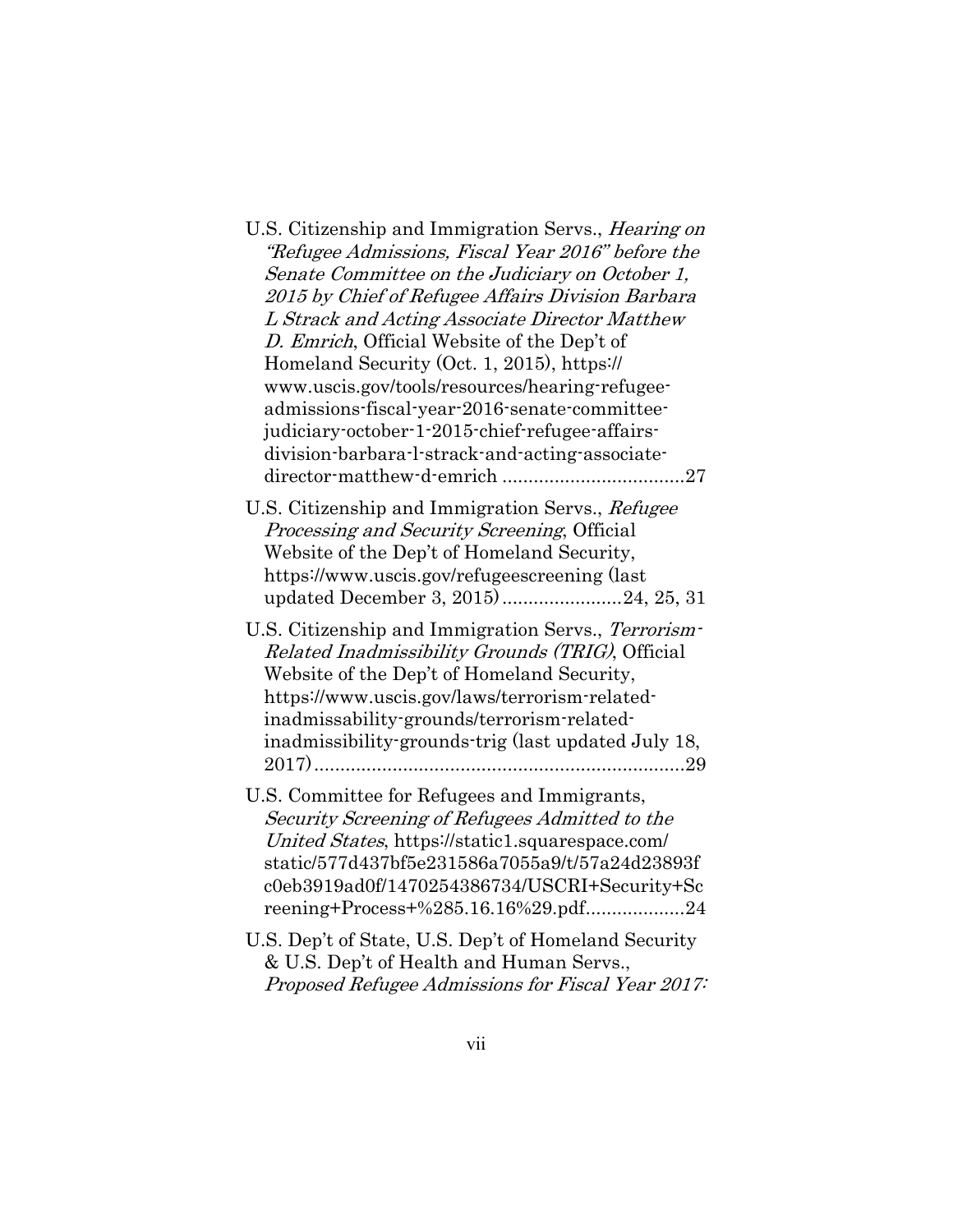| <i>Report to the Congress</i> (Sept. 15, 2016), https://<br>www.state.gov/documents/organization/262168.pdf                                                                                                                                      |
|--------------------------------------------------------------------------------------------------------------------------------------------------------------------------------------------------------------------------------------------------|
| U.S. Gov't Accountability Office, GAO-17-706,<br>Refugees: Actions Needed by State Department<br>and DHS to Further Strengthen Applicant<br>Screening Process and Assess Fraud Risks (July<br>2017), https://www.gao.gov/assets/690/686310.pdf   |
| U.S. Gov't Accountability Office, GAO-17-737,<br>Refugees: State and Its Partners Have<br><b>Implemented Several Antifraud Measures but</b><br>Could Further Reduce Staff Fraud Risks (July<br>2017), http://www.gao.gov/assets/690/686323.pdf25 |
| UNHCR, Background Note on the Application of the<br>Exclusion Clauses: Article 1F of the 1951<br>Convention Relating to the Status of Refugees<br>(Sept. 4, 2003), http://www.refworld.org/docid/<br>3f5857d24.html<br>$\dots 20$                |
| UNHCR, Donor Profiles, Global Focus: UNHCR<br>Operations Worldwide, http://reporting.unhcr.<br>org/donor-profiles?y=2012 (last visited Sept. 6,<br>12                                                                                            |
| UNHCR, Global Trends: Forced Displacement in<br>2016 (June 19, 2017), http://www.unhcr.org                                                                                                                                                       |
| <b>UNHCR</b> , Summary Overview Document: Leaders'<br>Summit on Refugees (Nov. 10, 2016),<br>http://www.unhcr.org/en-us/events/conferences<br>/58526bb24/overview-leaders-summit-on-                                                             |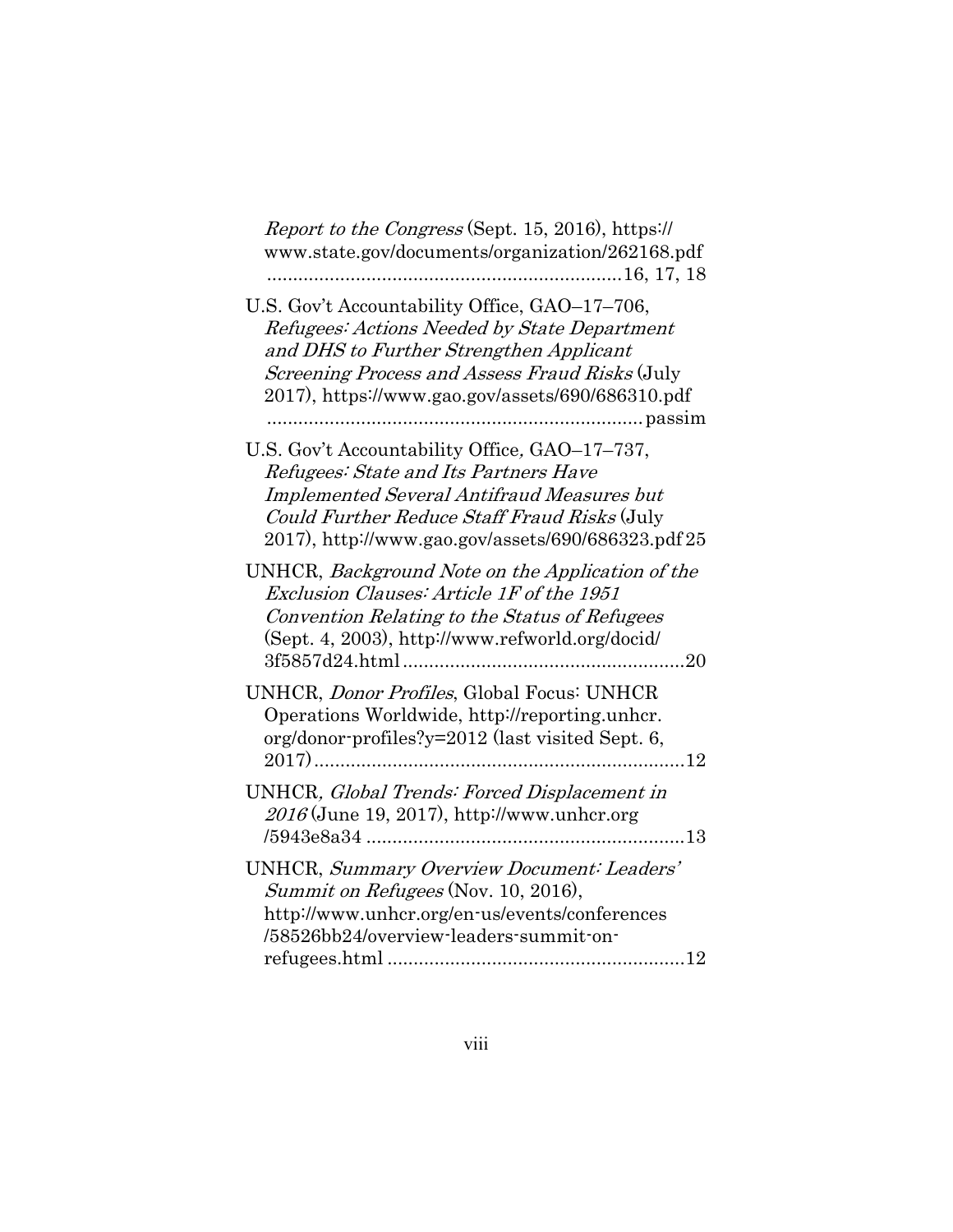| UNHCR, UNHCR Resettlement Handbook (2011),<br>http://www.unhcr.org/46f7c0ee2.html20, 21, 22                           |
|-----------------------------------------------------------------------------------------------------------------------|
| William A. Spray, et al., <i>Fleeing the Famine</i> , <i>North</i><br>America and Irish Refugees, 1845–1851 (Margaret |
| William Bradford, Of Plymouth Plantation (Harold                                                                      |
| <b>International Treaties</b>                                                                                         |
| Inited National Convention Polating to the Status of                                                                  |

| United Nations Convention Relating to the Status of |
|-----------------------------------------------------|
| Refugees, July 28, 1951, 189 U.N.T.S. 1379, 11      |
| United Nations Protocol Relating to the Status of   |
|                                                     |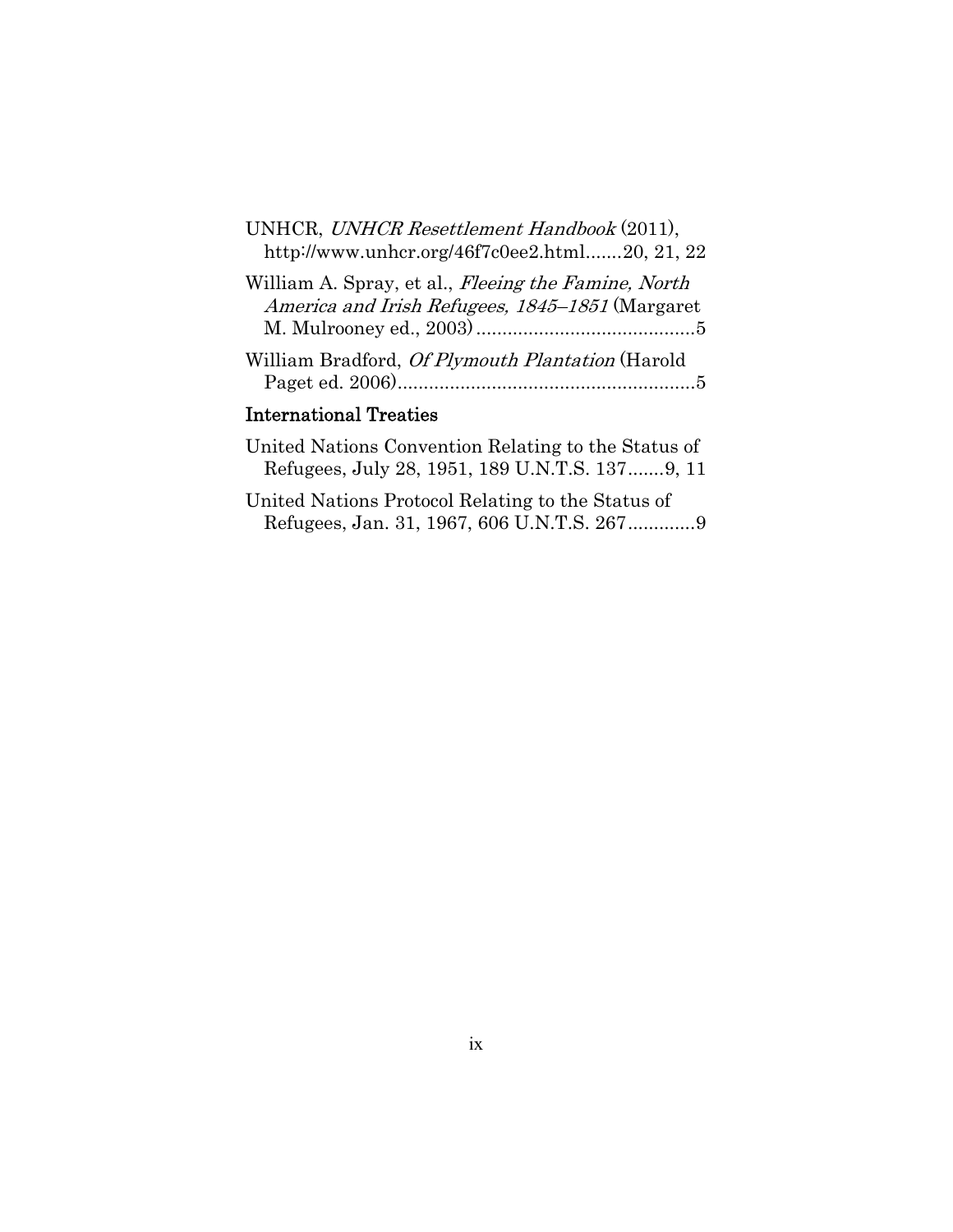#### INTEREST OF AMICUS CURIAE<sup>1</sup>

The National CIS Council 119 is a labor organization that represents over 11,000 bargaining unit employees of the Department of Homeland Security's U.S. Citizenship and Immigration Services ("USCIS"). Council 119's constituents include men and women of the USCIS Refugee Officer Corps who serve our country by traveling to some of the most inhospitable places in the world where they interview and vet refugees seeking resettlement in the United States.

Amicus curiae has a special interest in this case because Executive Order No. 13780's suspension of the United States Refugee Admissions Program ("USRAP") and reduction in the number of refugees eligible to be admitted into the United States for Fiscal Year 2017 are based on the notion that USRAP lacks adequate controls to ensure that refugees seeking to enter the United States do not pose a threat to our national security. As the collective bargaining unit of federal government employees who are at the forefront of the refugee resettlement process, *amicus curiae*'s members have first-hand knowledge as to whether the procedures and protocols guiding the admission and resettlement process ensure that refugees admitted

<sup>1</sup> Pursuant to Rule 37.6, amicus curiae certifies that this brief was not written in whole or in part by counsel for any party, and no person or entity other than amicus curiae and its counsel has made a monetary contribution to the preparation and submission of this brief. Letters from the parties consenting to the filing of this brief have been filed with the Clerk of the Court.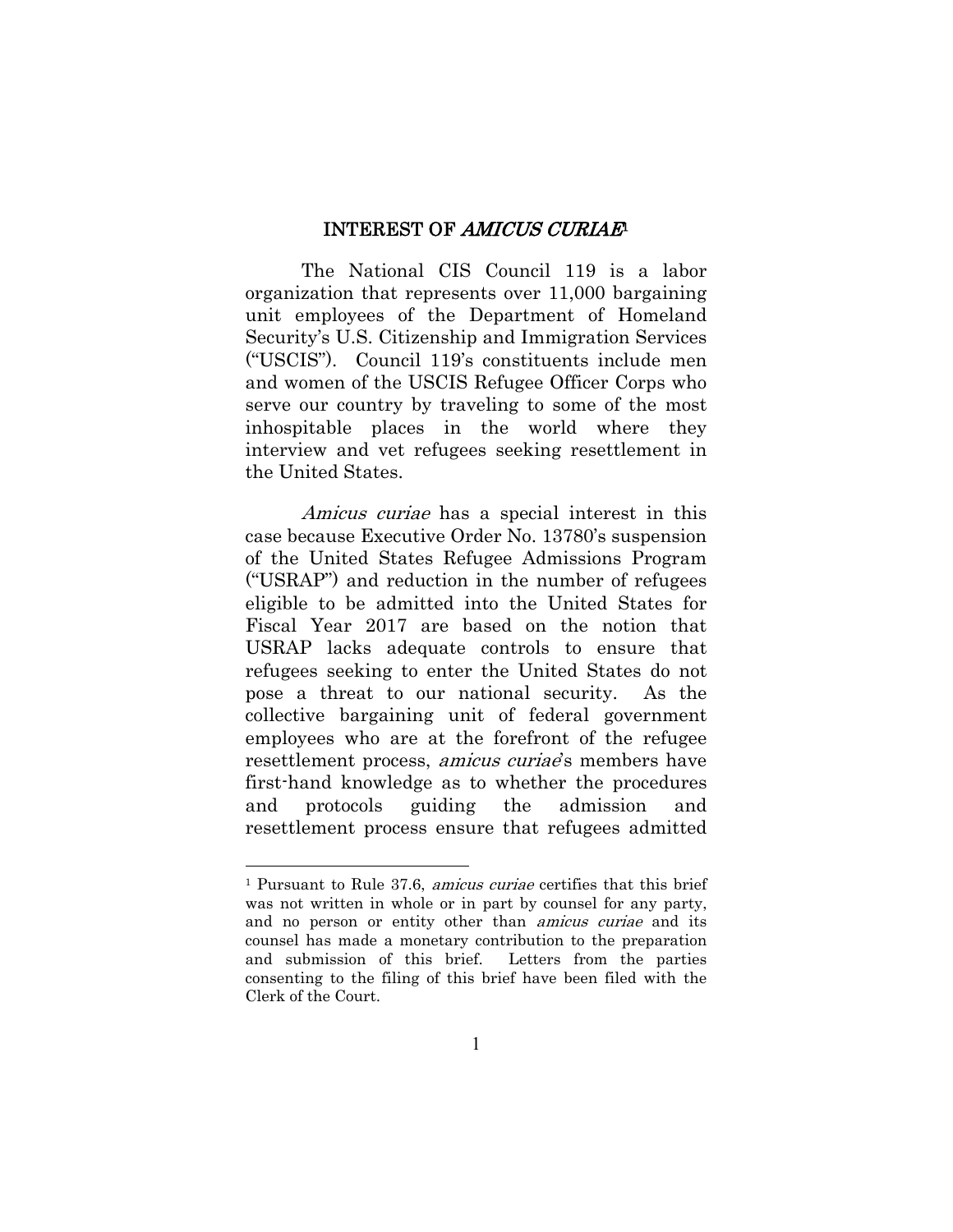into the United States do not pose a risk to our national security.

In providing the Court with an overview of USRAP's process for vetting refugees seeking resettlement in the United States, this brief relies upon information that is publicly available and that is not confidential, law enforcement sensitive, or classified. It represents the views of Council 119 on behalf of the bargaining unit. It does not represent the views of USCIS employees in their official capacities.

#### SUMMARY OF ARGUMENT

USRAP, a consortium of several federal agencies responsible for identifying and admitting refugees for resettlement into the United States, is a shining example of the longstanding American tradition of offering safe haven to those fleeing persecution because of their race, religion, nationality, political opinion, or membership in a particular social group. America has offered its protection to the world's most vulnerable since its inception, and has allowed nearly five million refugees to resettle on its land since World War II. Our Nation's assistance to displaced people throughout the world, particularly through the work of USRAP, allows our country to lead by example. Because of these efforts, the United States has been able to exercise leadership with respect to refugee resettlement—a matter of humanitarian concern and American strategic interests—by persuading other countries to do their fair share in addressing the worldwide refugee crisis.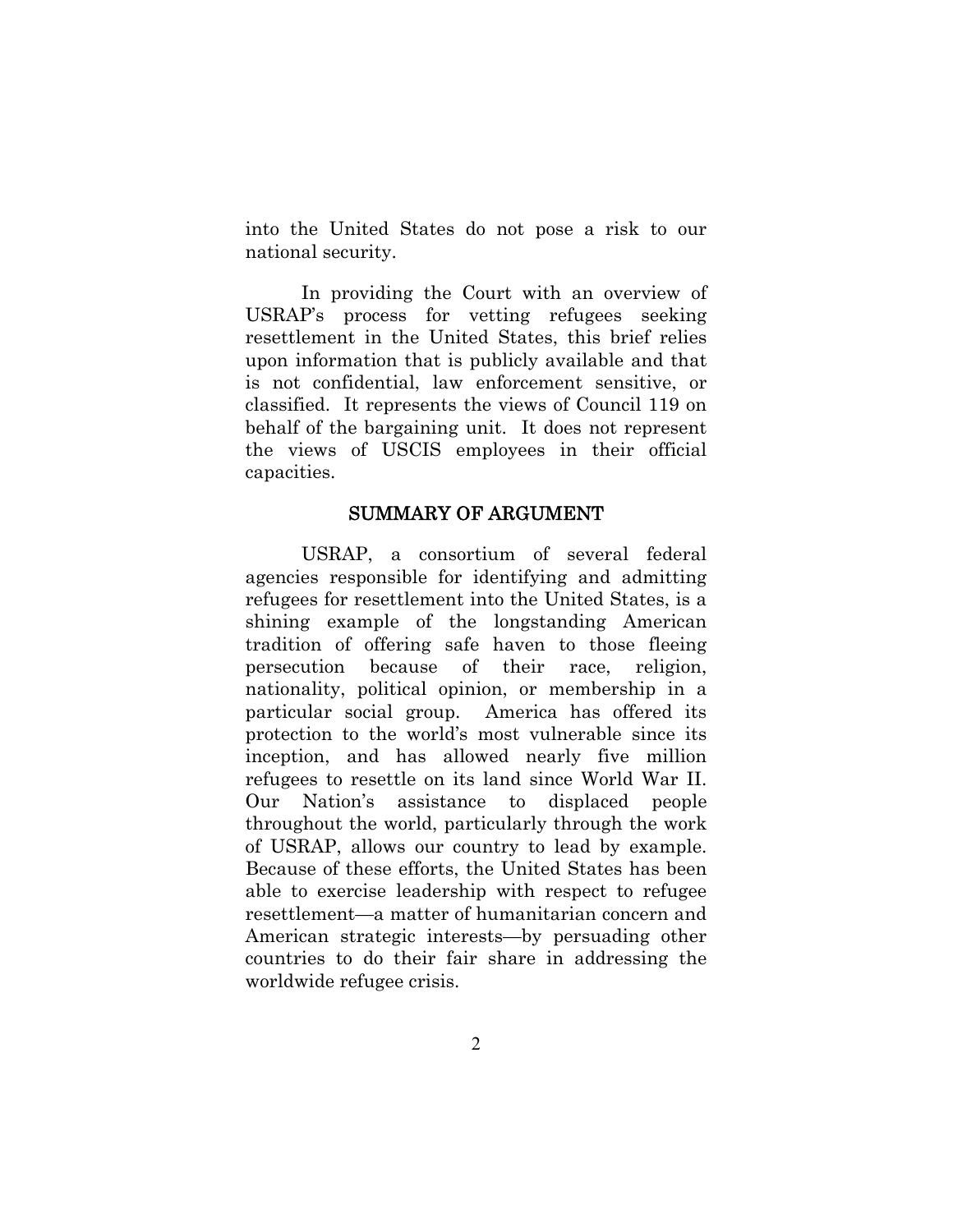In Executive Order No. 13780, titled "Executive Order Protecting The Nation From Foreign Terrorist Entry Into The United States," President Donald J. Trump suspended USRAP for 120 days and lowered the number of refugees that can be admitted into the country for Fiscal Year 2017 from 110,000 to 50,000. The President's stated reason for doing so, as plainly reflected in the Executive Order, is that the current procedures for screening refugees seeking resettlement in the United States are inadequate and need to be evaluated to ensure that refugees entering the country do not pose a national security threat.

Contrary to the premise of the Executive Order, the participants in USRAP already use robust and exhaustive procedures to ensure that refugees approved for resettlement in the United States do not pose a threat to our national security. USRAP has long been at the forefront of innovation, adapting its procedures to identify and address ever-changing risks, threats, and challenges. These protocols include thorough screening and vetting by numerous international and federal agencies: the United Nations High Commissioner for Refugees ("UNHCR"), the international organization mandated to assist refugees that refers most refugee applicants to USRAP; Resettlement Support Centers ("RSCs"), non-governmental and international organizations monitored and funded by the Department of State that are located in close proximity to refugee populations and that conduct pre-screening interviews to collect data and information about each applicant's identity, background, and claims of persecution; USCIS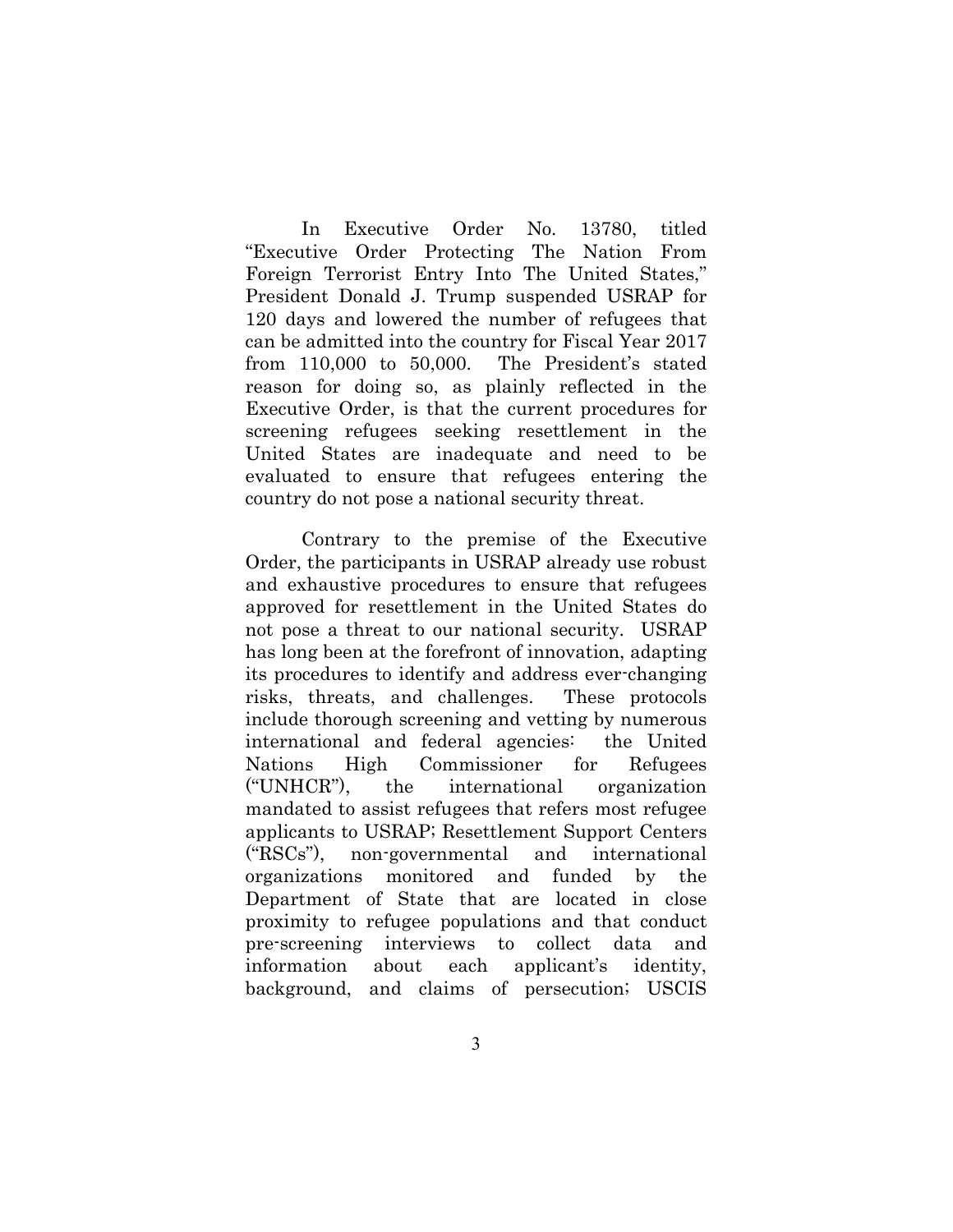Refugee Officers who decide whether to approve each applicant seeking resettlement in the United States; and various other federal departments and agencies, including the Department of Homeland Security, Department of State, Department of Defense, Federal Bureau of Investigation, Customs and Border Protection, and the National Counterterrorism Center. As a result, refugees are the most thoroughly vetted of all immigrant populations seeking entry to the United States.

Given the evolving nature of our national security concerns, the vetting procedures that USRAP participants follow are dynamic and constantly being refined. To perform its important mission at this cutting edge level, USRAP requires the support of the Administration and Congress, including financial resources and personnel. But the Executive Order's wholesale suspension of USRAP for 120 days and slashing of the number of refugees that can be admitted for Fiscal Year 2017 by more than half are wholly unwarranted given the already robust nature of the vetting process. These actions undermine USRAP's critical work and America's standing as a global leader.

#### ARGUMENT

**I.** THE RESETTLEMENT OF REFUGEES IN AMERICA IS IN FURTHERANCE OF OUR LONGSTANDING TRADITION OF OFFERING SAFE HAVEN TO PERSONS FLEEING PERSECUTION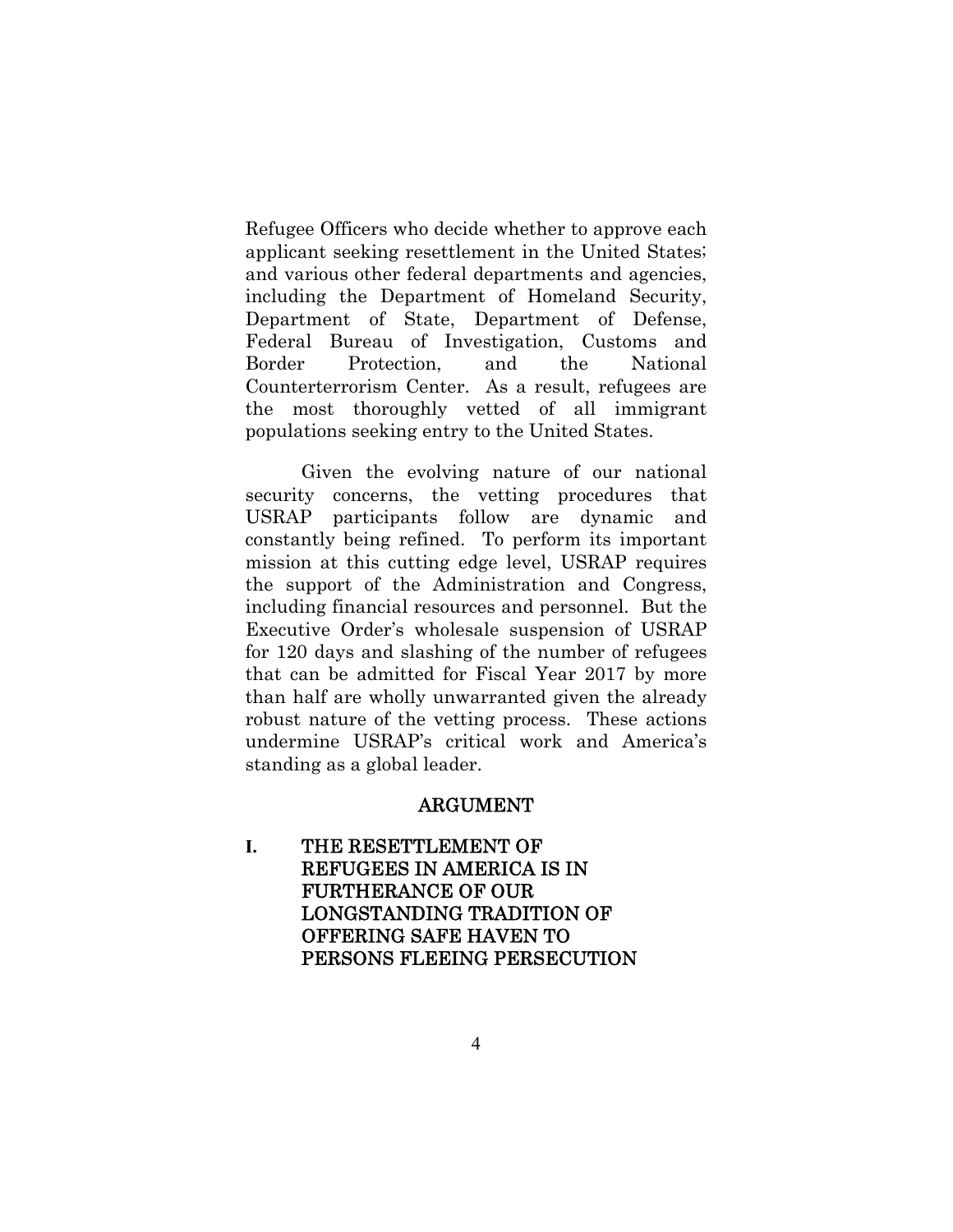#### *A.* America Has Been a World Leader in Refugee Resettlement

The story of refugees in America is older than that of America itself, with the country's roots sprouting from the footsteps of Pilgrims onto a Massachusetts shore in November 1620.2 Fleeing religious persecution in their native England and exiled to Holland, the Pilgrims journeyed across the Atlantic to make their permanent home in what would become the United States.3 Their arrival etched into the Nation's identity the promise that it would serve as a safe haven for the persecuted.

 The mid-19th century brought millions more refugees to America's doorstep.4 Between 1847 and 1851, an estimated two million Irish fled starvation and disease wrought by the Great Famine, with 840,000 passing through the port of New York and many more arriving by way of Canada.5 During the

 $\overline{a}$ 

4 While U.S. policy during the 19th century did not draw a distinction between immigrants and refugees, historians have characterized groups whose emigration during this period was motivated by persecution, oppression, or natural disaster as refugees. See Philip A. Holman, Refugee Resettlement in the United States, in Refugees in America in the 1990s: A Reference Handbook 3, 5 (David W. Haines ed., 1996).

5 Timothy J. Meagher, The Columbia Guide to Irish American History 77 (2005). See generally William A. Spray, et al., Fleeing the Famine, North America and Irish Refugees, 1845– 1851 (Margaret M. Mulrooney ed., 2003). Many historians refer

<sup>2</sup> See William Bradford, Of Plymouth Plantation (Harold Paget ed. 2006).

<sup>3</sup> Jeremy Dupertuis Bangs, Strangers and Pilgrims, Travellers and Sojourners, Leiden and the Foundations of Plymouth Plantation vii, 7, 605, 614, 630 (2009).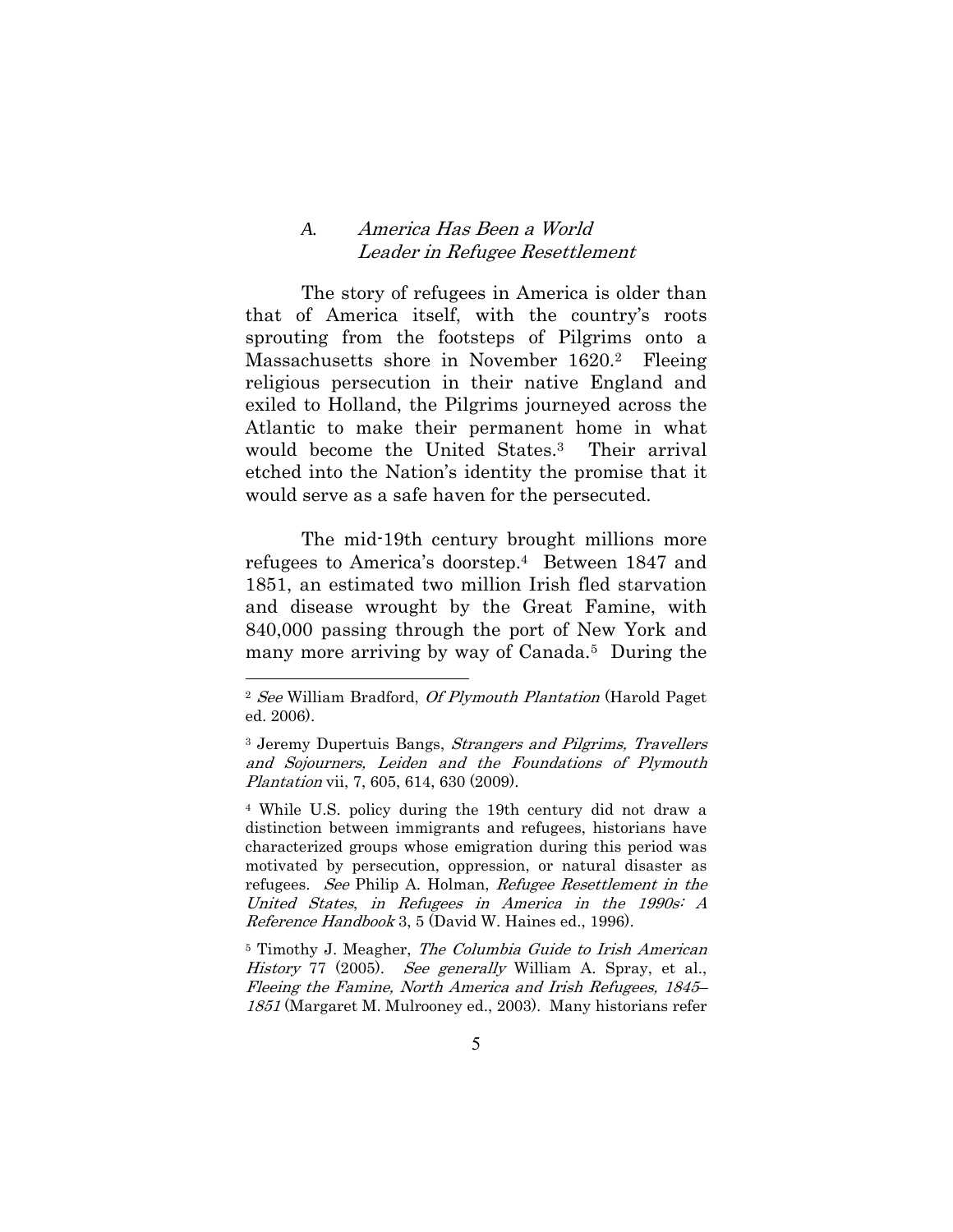same period, German political refugees fleeing reactionary reprisals in the wake of the 1848 Revolution— known as the "Forty-Eighters"—came to America seeking freedom of thought and expression.<sup>6</sup>

Our Nation's treatment of refugees, however, is not unblemished, as demonstrated by United States policy towards Jewish refugees during World War II.<sup>7</sup> Although the United States accepted approximately 250,000 refugees fleeing Nazi persecution prior to the country's entry into World War II, it refused to accept more as Nazi Germany increased its atrocities.8 American indifference to refugees fleeing German aggression is perhaps best reflected in the United States' denial of entry in 1939 to the St. Louis, an ocean liner carrying 907 German-Jewish refugees stranded off the coast of Miami.9 The ship returned to Europe where many of its

 $\overline{a}$ 

<sup>6</sup> See generally Adolf Eduard Zucker, The Forty-Eighters: Political Refugees of the German Revolution of 1848 (1967).

7 Richard Breitman & Alan M. Kraut, American Refugee Policy and European Jewry, 1933–1945 1–10 (1987).

8 Holman, supra note 4, at 5 (citing Congressional Research Service 1991:556).

9 The American Jewish Joint Distribution Committee, Minutes of the Meeting of the Executive Committee (June 5, 1939), http://archives.jdc.org/wp-content/uploads/2017/02/ stlouis\_minutesjune-5-1939.pdf.

to these Irish migrants as refugees because their plight had roots in British colonial repression and conditions of serfdom. See, e.g., Meagher, at 66-71 (discussing various historians' assignment of culpability for the famine's devastation to British colonial rule and noting "the paradox that Ireland exported food while its people starved.").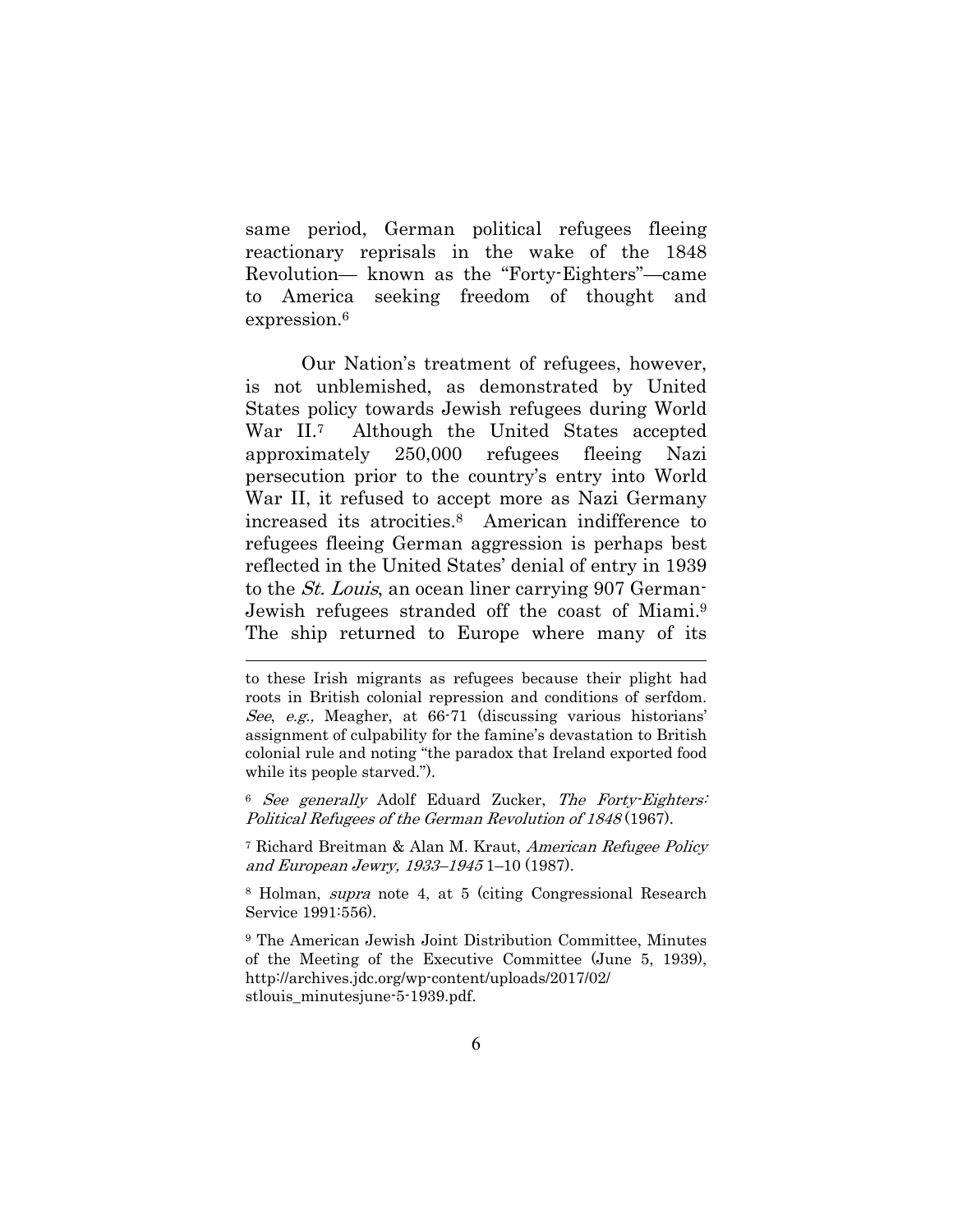occupants met their fate—254 would die in the Holocaust.10 Nazi Germany found it "astounding" that countries that found it "incomprehensible why Germany did not wish to preserve in its population an element like the Jews . . . seem in no way particularly anxious to [welcome Jews] themselves, now that the opportunity offers."11

 In many ways, our Nation's refugee policy since the Second World War has sought to rectify our wartime failures. Immediately after the war, the United States played a leading role in the formation and funding of international aid organizations such as the United Nations International Children's Emergency Fund and the World Food Programme, both of which provide support for refugees and displaced persons.12

After the war's end, in response to reports that Jewish survivors of the Holocaust were kept in poor conditions in Allied-occupied Germany, President Truman directed the issuance of 40,000 visas to

 $10$  *Id.* 

<sup>&</sup>lt;sup>11</sup> Clarence K. Streit, *Germans Belittle Results*, N.Y. Times, July 13, 1938, at 12, https://timesmachine.nytimes.com/ timesmachine/1938/07/13/issue.html; see also No One Wants to Have Them: Fruitless Debates at the Jew-Conference in Evian, Voelkischer Beobachter, (July 13, 1938), http://www.jewishvirtuallibrary.org/german-paper-ridiculesevian-conference.

 $12$  See Maggie Black, The Children and the Nations: The Story of Unicef 25–35 (1986); Bryan L. McDonald, Food Power: The Rise and Fall of the Postwar American Food System 143 (2017).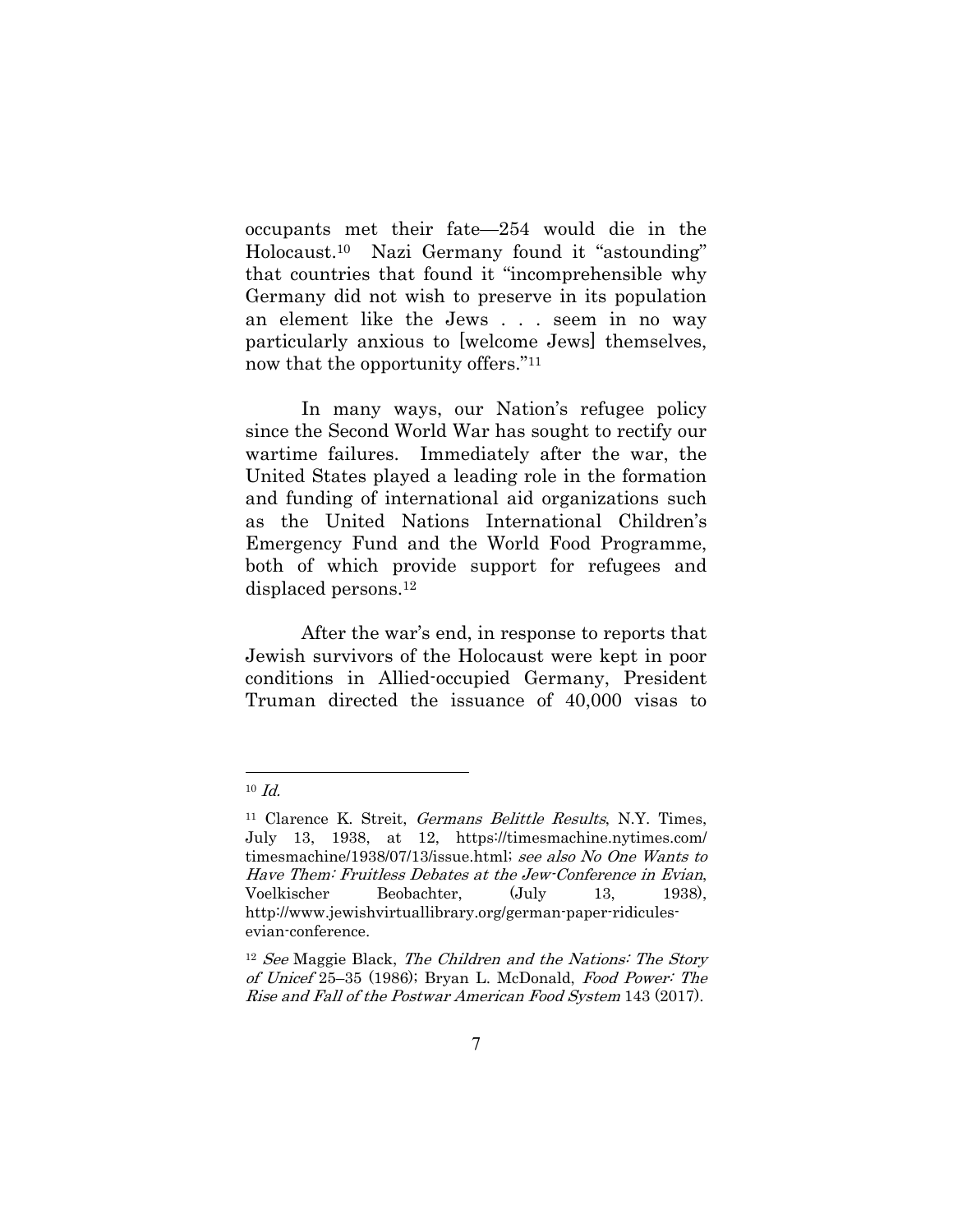resettle the survivors in the United States.13 Congress also took action by enacting the Displaced Persons Act of 1948—the first major refugee legislation in American history14—that allowed for the admission of 415,000 displaced persons by the end of 1952.15

American compassion toward refugees following the Second World War was not limited to Holocaust survivors. In 1953, Congress enacted the Refugee Relief Act of 1953, which, along with its amendments, authorized the admission of 214,000 refugees, including escapees from Communistdominated countries.16 In 1956, the United States permitted entry of over 30,000 refugees fleeing persecution in Hungary.17 Soon after, the Refugee-Escapee Act of 1957 allowed for the resettlement of "refugee-escapees," defined as persons fleeing persecution in Communist or Middle Eastern

 $\overline{a}$ 

15 Displaced Persons Act of 1948, ch. 647, Pub. L. No. 80-774, 62 Stat. 1009; Holman, supra note 4, at 5.

<sup>13</sup> See Gil Loescher & John A. Scanlan, Calculated Kindness: Refugees and America's Half-Open Door 1945–Present 4–6 (1986).

<sup>14</sup> Congressional action surrounding refugees should not be confused with legislation regarding economic immigrants, which dates back to the Immigration Act of 1875 and the Chinese Exclusion Act of 1882. These laws limited entry of Chinese nationals into the United States. See Chinese Exclusion Act, ch. 126, 22 Stat. 58 (1882); Immigration Act (Page Law) of 1875, ch. 141, 18 Stat. 477.

<sup>16</sup> Refugee Relief Act of 1953, Pub. L. No. 83-203, 67 Stat. 400; see Holman, supra note 4, at 5.

<sup>17</sup> Carl J. Bon Tempo, Americans at the Gate: The United States and Refugees During the Cold War 70–73 (2008).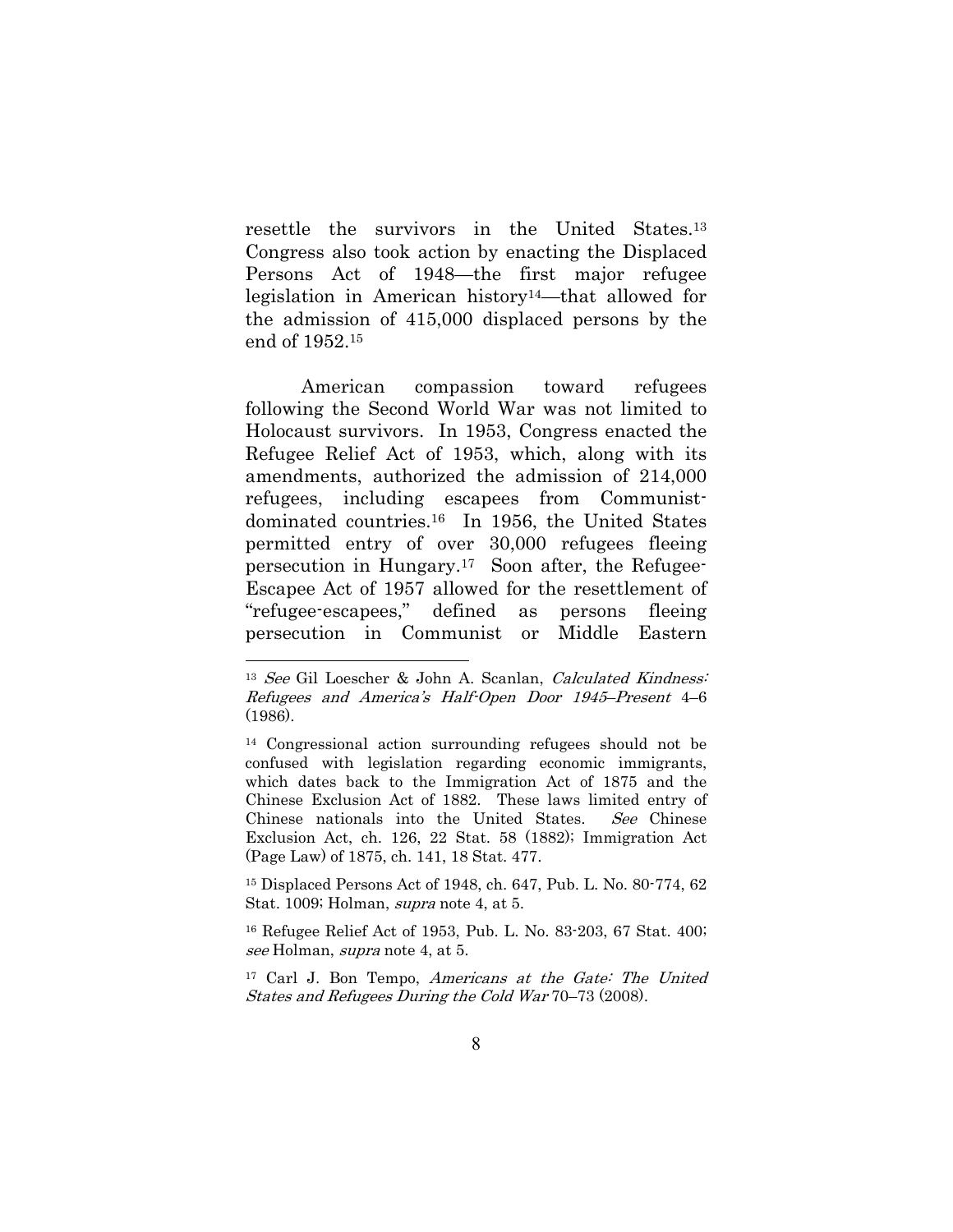countries.18 In the following years, the United States continued to welcome millions of refugees from other parts of the world: Cubans after Fidel Castro's assumption of power in 1959;19 Vietnamese, Laotians, and Cambodians after the fall of Americansupported governments in the wake of the Vietnam War;20 and those fleeing persecution from the Soviet Union, the Russian Republic, Eastern Europe, and Afghanistan.21

The United States also began to undertake international treaty obligations related to refugee resettlement.22 In 1968, the United States ratified the 1967 Protocol Relating to the Status of Refugees, a treaty drafted by the UNHCR.23 The 1967 Protocol removed the geographic and temporal limits to refugee resettlement contained in an earlier treaty, the 1951 Convention Relating to the Status of Refugees, which limited resettlement to European refugees displaced prior to 1951.24 By ratifying the 1967 Protocol, the United States also became bound by all of the substantive provisions of the 1951

<sup>18</sup> Refugee-Escapee Act of 1957, Pub. L. No. 85-316, 71 Stat. 639; see Holman, supra note 4, at 6.

 $19$  Bon Tempo, *supra* note 17, at 107–15.

 $20$  *Id.* at 148–151; Loescher & Scanlan, *supra* note 13, at 102– 69.

<sup>21</sup> Mark Gibney, Global Refugee Crisis 91–92 (2d ed. 2010).

<sup>22</sup> See id. at 8–13.

<sup>23</sup> United Nations Protocol Relating to the Status of Refugees, Jan. 31, 1967, 606 U.N.T.S. 267.

<sup>24</sup> United Nations Convention Relating to the Status of Refugees, July 28, 1951, 189 U.N.T.S. 137.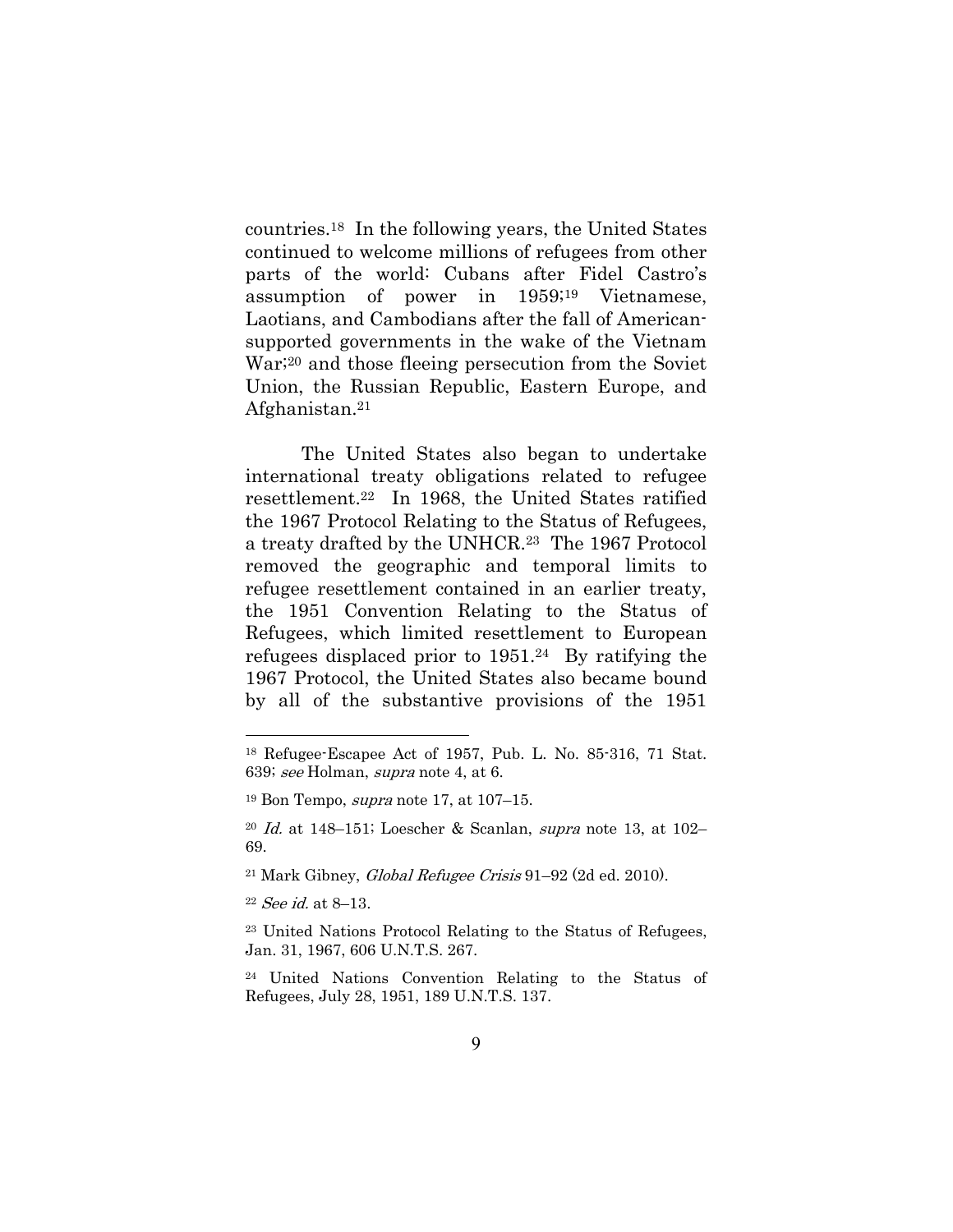Convention.25 By ratifying the 1967 Protocol, the United States agreed not to, among other things: discriminate against refugees on the basis of their race, religion, or nationality; penalize refugees for their illegal entry or stay in the country; or return refugees against their will to territories where they fear threats to life or freedom.26

In 1980, Congress enacted legislation that sought to convert the existing *ad hoc* approach to refugee resettlement to a more permanent and standardized system for identifying, vetting, and resettling refugees.27 The Refugee Act of 1980 declares:

> [I]t is the historic policy of the United States to respond to the urgent needs of persons subject to persecution in their homelands, including, where appropriate, humanitarian assistance for their care and maintenance in asylum areas, efforts to promote opportunities for resettlement or voluntary repatriation, aid for necessary transportation and processing, admission to this country of refugees of special humanitarian

<sup>25</sup> Joan Fitzpatrick, The International Dimension of U.S. Refugee Law, 15 Berkeley J. Int'l L. 1, 1 n.1 (1997).

<sup>26</sup> Id. at 2.

<sup>27</sup> Claire Felter & James McBride, How Does the U.S. Refugee System Work?, Council on Foreign Relations (Feb. 6, 2017), https://www.cfr.org/backgrounder/how-does-us-refugee-systemwork.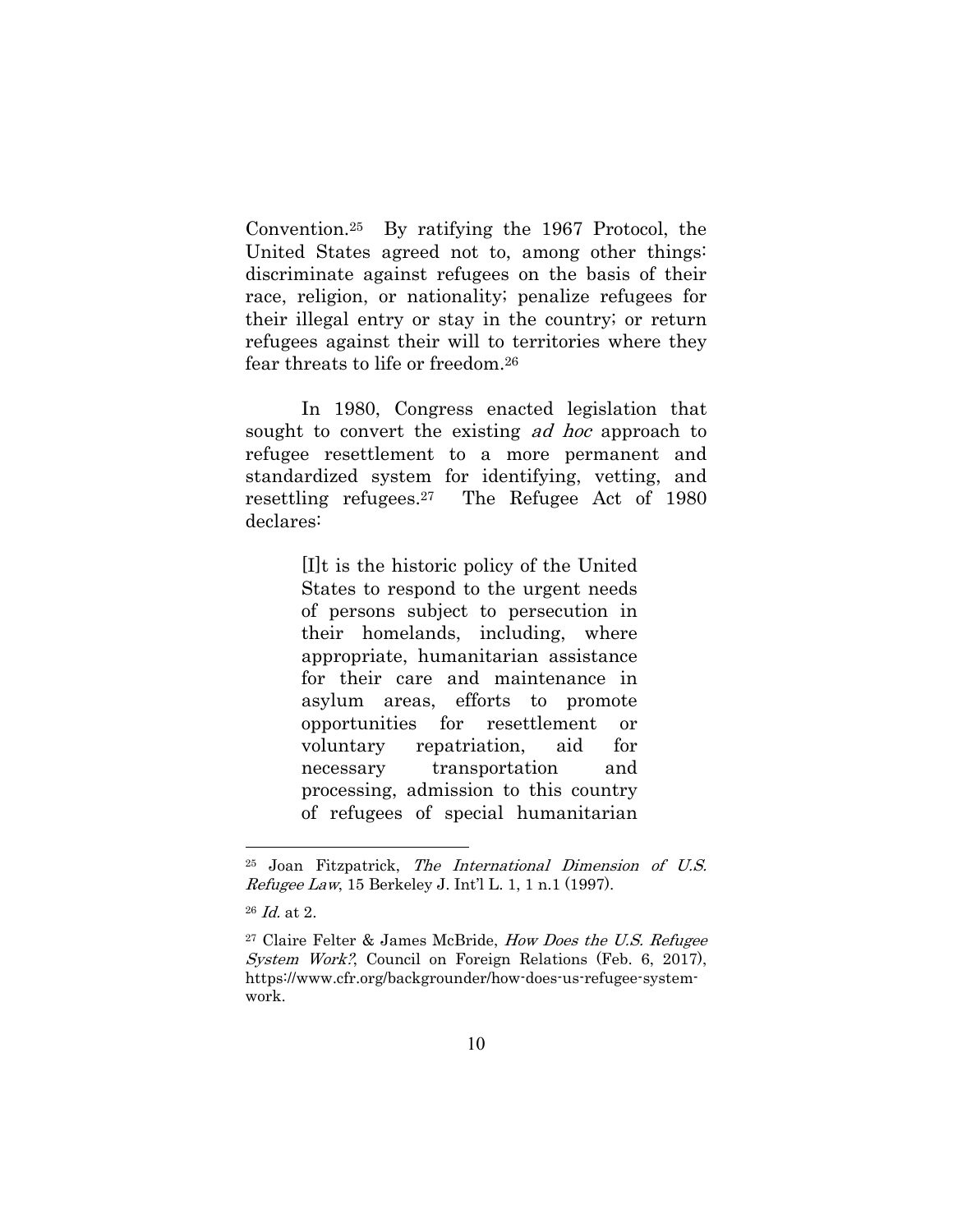concern to the United States, and transitional assistance to refugees in the United States.28

The Act also aligned United States refugee law with our country's international treaty obligations, namely the 1951 Convention and the 1967 Protocol.29 For instance, it adopted the definition of "refugee" contained in Article 1 the Convention30 and also—consistent with Article 33 of the Convention—prohibited the removal of an alien to any country where "the alien's life or freedom would be threatened in that country because of the alien's race, religion, nationality, membership in a particular social group, or political opinion."31 Additionally, notwithstanding the fact that the 1951 Convention and the 1967 Protocol impose obligations on the United States only with respect to refugees that have set foot on American soil (referred to as "asylees"), the Act established the legal basis for USRAP, which focuses on resettlement of refugees located outside of the United States.32

<sup>28</sup> Pub. L. 96–212, title I, §101, 94 Stat. 102 (1980).

<sup>29</sup> See INS v. Stevic, 467 U.S. 407, 425–26 (1984).

<sup>30</sup> Compare United Nations Convention Relating to the Status of Refugees, *supra* note 24, at art.  $1A(2)$  with 8 U.S.C. §  $1101(a)(42)(A)$ .

<sup>&</sup>lt;sup>31</sup> Compare United Nations Convention Relating to the Status of Refugees, *supra* note 24, at art. 33(1) with 8 U.S.C.  $\S$  $1231(b)(3)(A)$ .

<sup>32</sup> Tom K. Wong, The Politics of Immigration: Partisanship, Demographic Change, and American National Identity 52–53 (2017).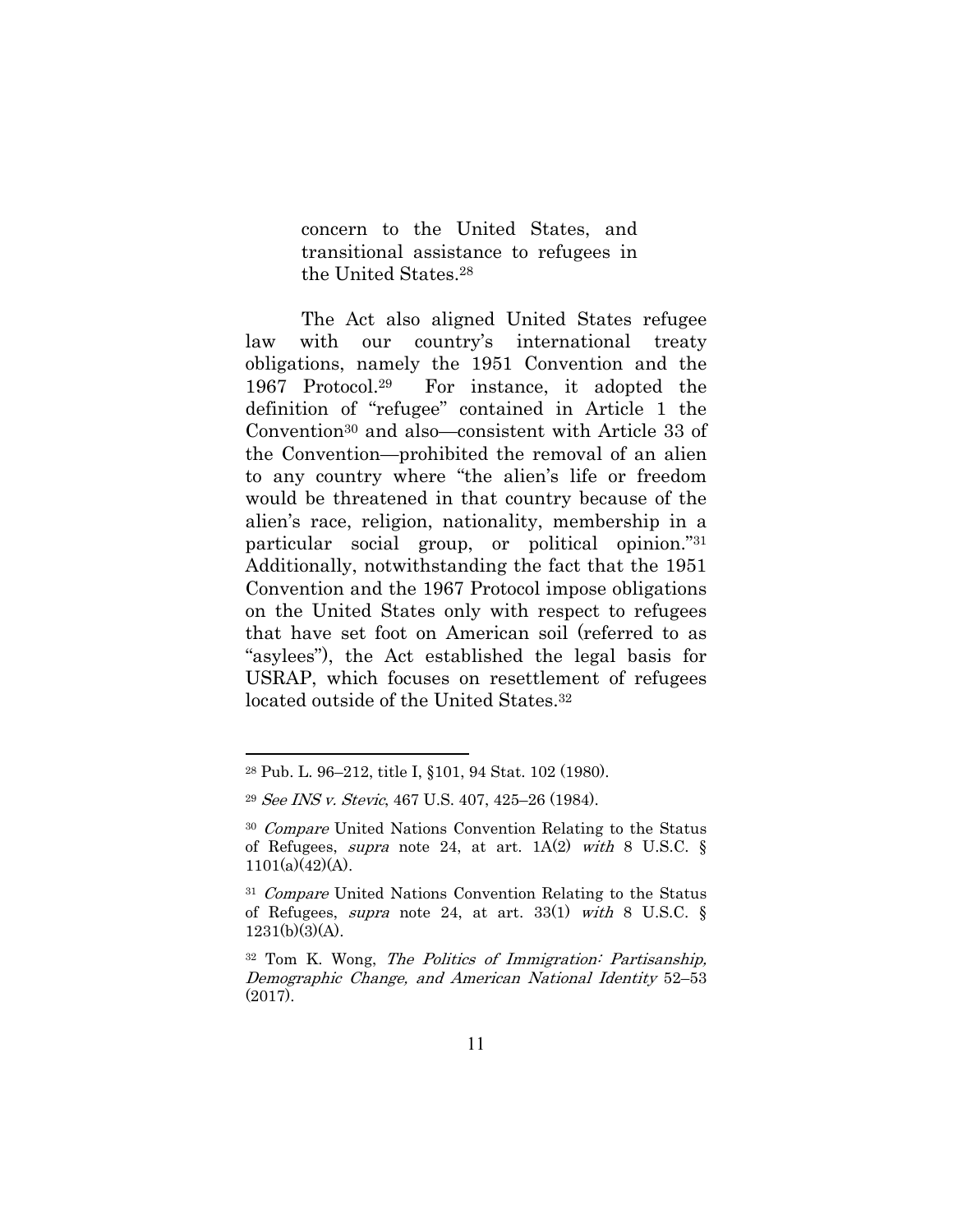American leadership in refugee resettlement since World War II is perhaps best reflected in the sheer number of refugees absorbed into the United States since the war. In total, since World War II, the United States has granted entry to nearly five million refugees, representing well over 70 nationalities.33

But American leadership in refugee resettlement goes far beyond accepting refugees into the country. The United States has also been a major donor to the UNHCR, each year contributing several folds more than the next largest donor.<sup>34</sup> Leading by example, the United States has also persuaded other countries to do more. For instance, in 2016, the United States sponsored the Leaders' Summit on Refugees, an international conference designed "to increase global responsibility-sharing for refugees worldwide and thereby strengthen the international community's capacity to address mass displacement," particularly in relation to the civil war in the Syria.35 At the summit, more than 50 countries pledged a combined \$4.5 billion to assist refugees.36

36 Id.

<sup>33</sup> David W. Haines, Safe Haven?: A History of Refugees in America 4 (2010).

<sup>34</sup> See, e.g., UNHCR, Donor Profiles, Global Focus: UNHCR Operations Worldwide, http://reporting.unhcr.org/donorprofiles?y=2012 (last visited Sept. 6, 2017).

<sup>35</sup> UNHCR, Summary Overview Document: Leaders' Summit on Refugees (Nov. 10, 2016), http://www.unhcr.org/en-us/events/ conferences/58526bb24/overview-leaders-summit-on-refugees. html.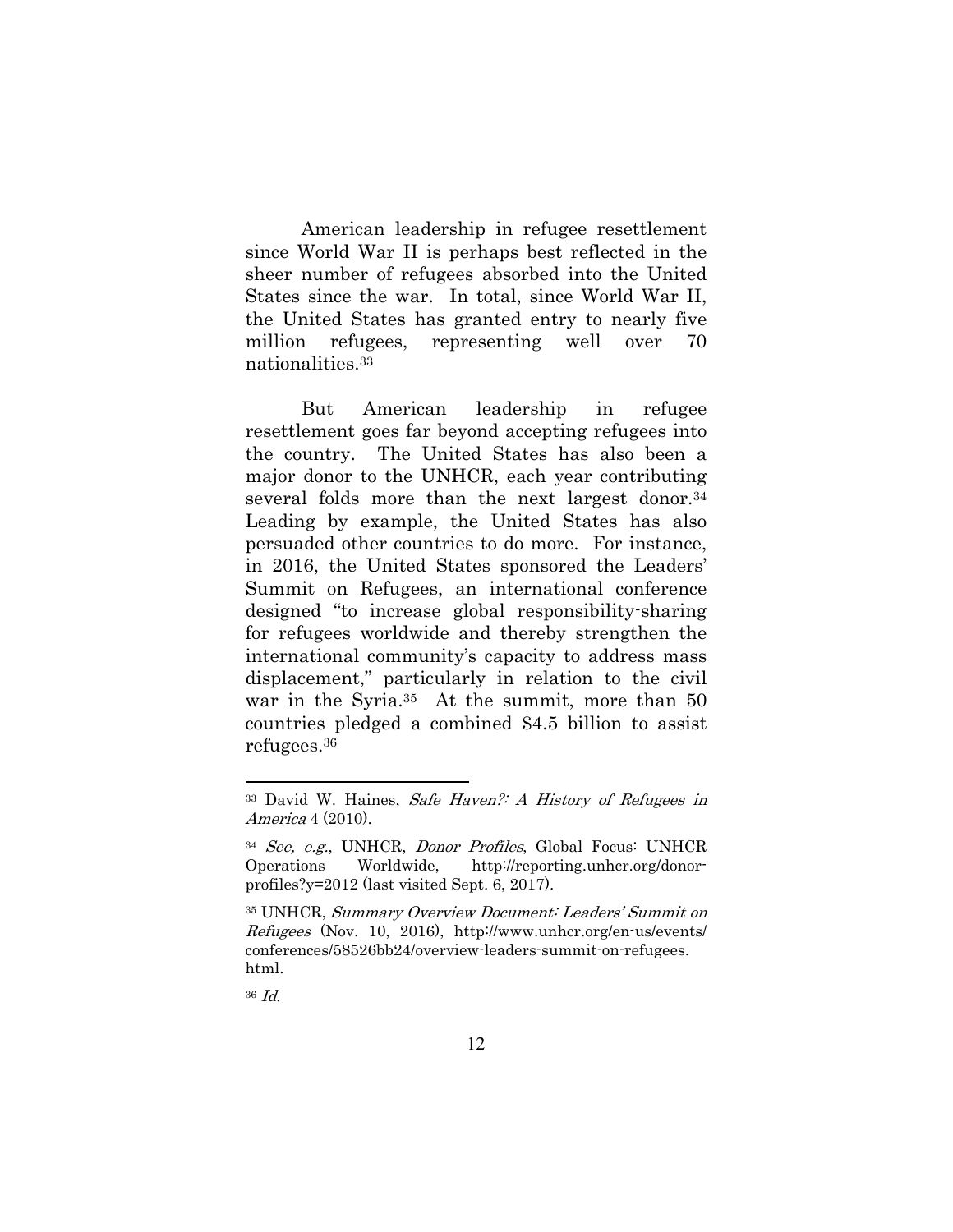#### *B.* The World Is Experiencing an Unprecedented Level of Displacement

Today, the world is in the throes of a migration crisis that is unprecedented in its scale, surpassing even the aftermath of the Second World War.<sup>37</sup> In 2016, there were 65.6 million individuals who had been forcibly displaced from their homes including over 22 million living outside their country of origin and 40 million who are internally displaced.38 The ravages of the Syrian civil war have produced the largest number of new refugees—over 800,000 in 2016 alone.39 These numbers do not include those who have lost their lives attempting to reach a safe haven.40

Now, perhaps more than ever, the world needs America to continue its longstanding tradition of offering protection, freedom, and opportunity to the vulnerable and persecuted.41

<sup>37</sup> See UNHCR, Global Trends: Forced Displacement in 2016 at 5 (June 19, 2017), http://www.unhcr.org/5943e8a34.

 $38$  *Id.* at 2–3, 7.

<sup>39</sup> Id. at 13.

<sup>40</sup> Dionne Searcey & Jaime Yaya Barry, Why Migrants Keep Risking All on the 'Deadliest Route', N.Y. Times (June 22, 2017), https://nyti.ms/2tTCSXe.

<sup>41</sup> See Examining the Syrian Humanitarian Crisis From the Ground (Part II) Before the Subcomm. on the Middle East and North Africa of the House Comm. on Foreign Affairs, 114th Cong. 114-115 (2017) (written testimony of Leon Rodriguez, Director, U.S. Citizenship and Immigration Servs., Dep't of Homeland Security), http://docs.house.gov/meetings/ FA/FA13/20151027/104123/HHRG-114-FA13-Transcript-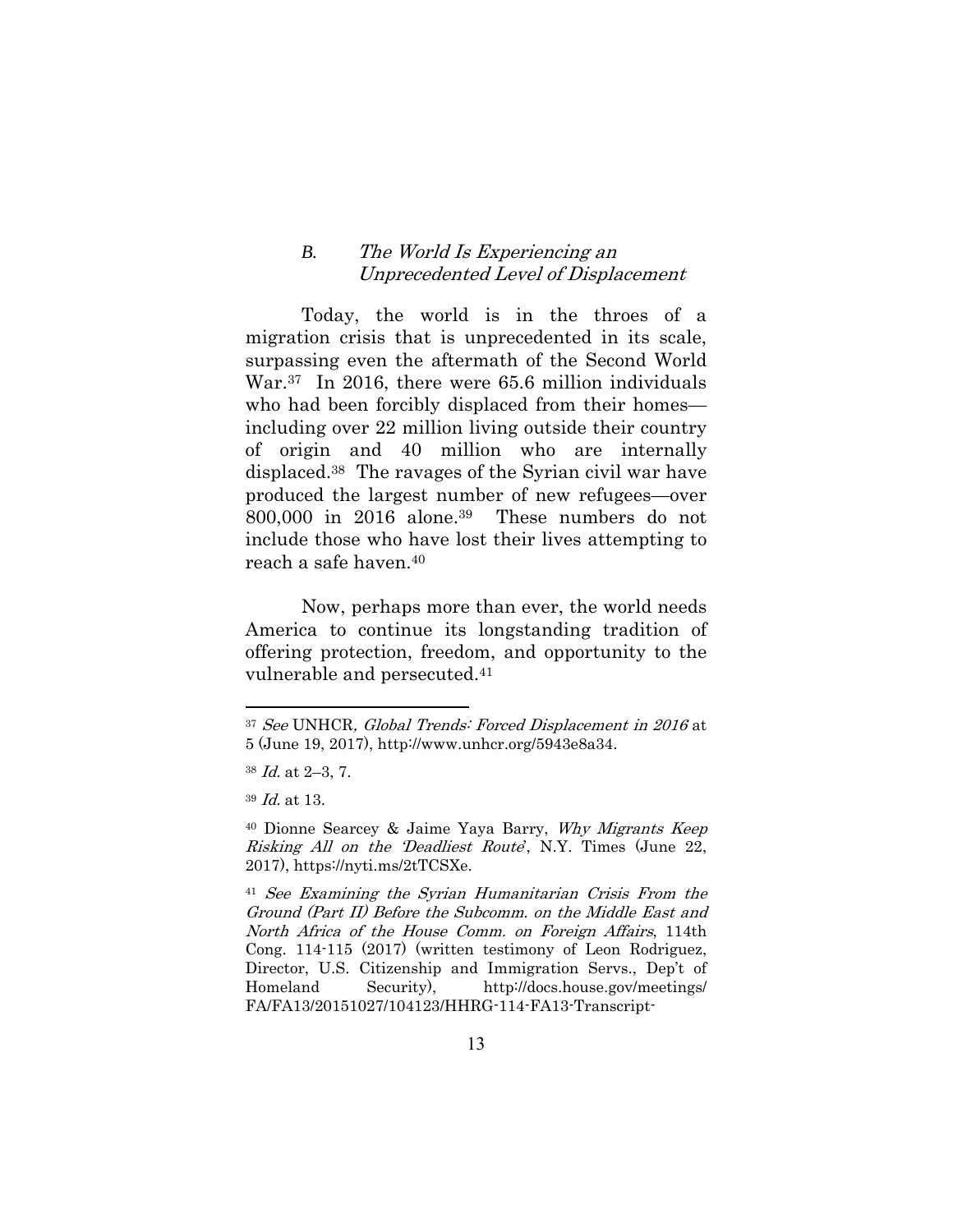## **II.** THE U.S. REFUGEE ADMISSIONS PROGRAM ADMINISTERS THE RESETTLEMENT PROCESS FOR REFUGEES SEEKING ADMISSION INTO THE UNITED STATES

USRAP is a multi-agency consortium established to effectuate the Refugee Act of 1980's objective "to provide a permanent and systematic procedure for the admission to this country of refugees of special humanitarian concern to the United States, and to provide comprehensive and uniform provisions for the effective resettlement and absorption of those refugees who are admitted."42 USRAP is managed jointly by the Department of State through its Bureau of Population, Refugees, and Migration and the Department of Homeland Security through the USCIS's Refugee, Asylum and International Operations Directorate.43 The Bureau

<sup>20151027.</sup>pdf. ("[T]he United States has a proud and longstanding tradition of offering protection, freedom, and opportunity to refugees from around the world who live in fear of persecution and are often left to languish in difficult conditions of temporary asylum.").

<sup>42</sup> Refugee Act of 1980, Pub. L. No. 96–212, § 101(b), 94 Stat. 102.

<sup>43</sup> See U.S. Citizenship and Immigration Servs., Hearing on "Refugee Admission FY 2017 and Refugee Security Screening" before the Senate Committee on the Judiciary, Subcommittee on Immigration and the National Interest on September 28, 2016 by USCIS Director Leon Rodriguez, Official Website of the Department of Homeland Security, https://www.uscis.gov/tools/ resources-congress/testimonies-and-speeches/hearing-refugeeadmission-fy-2017-and-refugee-security-screening-senatecommittee-judiciary-subcommittee-immigration-and-national-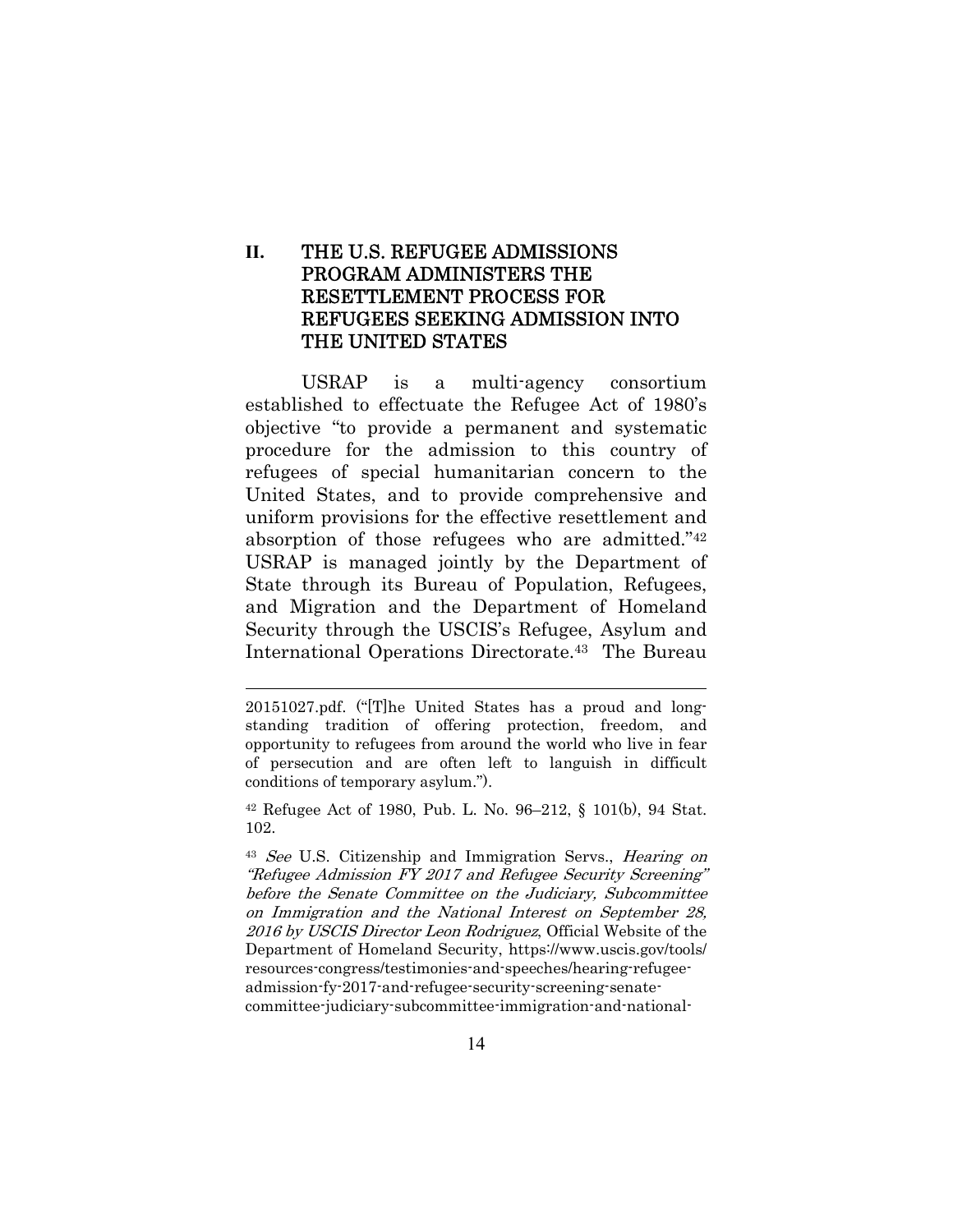is responsible for "overarching coordination and management," which includes working with the various participants in the refugee resettlement process that is discussed below.44

USRAP's work is guided by an annual determination made by the President for each fiscal year. The Refugee Act of 1980 provides that "the number of refugees who may be admitted . . . in any fiscal year . . . shall be such number as the President determines, before the beginning of the fiscal year and after appropriate consultation, is justified by humanitarian concerns or is otherwise in the national interest."45 The statute defines "appropriate consultation" as "discussions in person by designated Cabinet-level representatives of the President with members of the Committees on the Judiciary of the Senate and of the House of Representatives."46 For Fiscal Year 2017, President Barack Obama authorized the admission of up to 110,000 refugees into the United States.47

Section 207(a)(3) of the Immigration and Nationality Act ("INA") requires USRAP to allocate admissions among refugees "of special humanitarian concern to the United States in accordance with a determination made by the President after

interest-september-28-2016-uscis-director-leon-rodriguez (last updated Jan. 26, 2017).

<sup>44</sup> Id.

<sup>45 8</sup> U.S.C. § 1157(a)(2).

<sup>46</sup> Id. § 1157(e).

<sup>47 81</sup> Fed. Reg. 70315 (Oct. 11, 2016).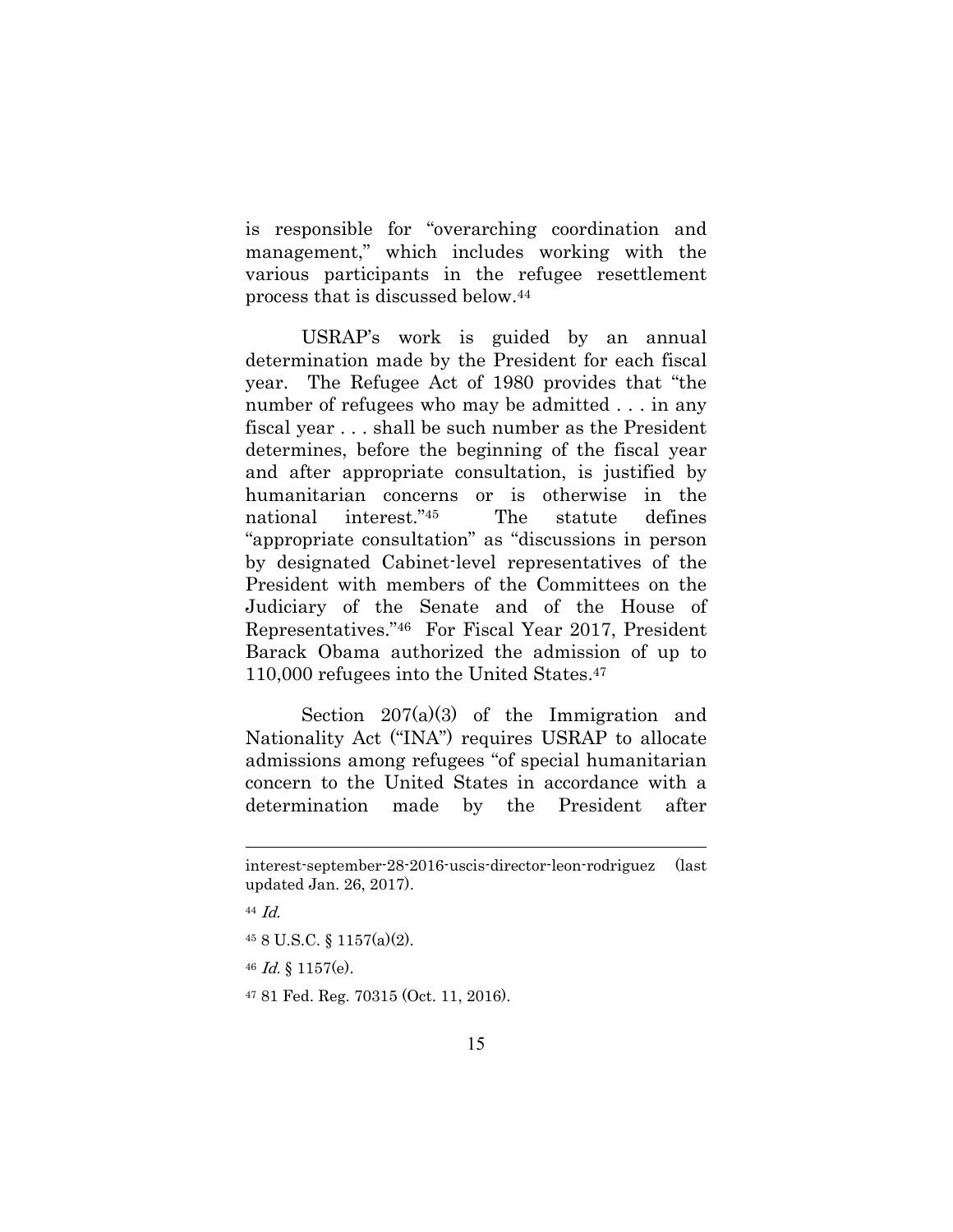appropriate consultation."48 USRAP has set up three categories—referred to as "processing priorities"49 that delineate individuals and groups that are of "special humanitarian concern."50 The three categories are: (i) Priority 1, which is for individuals "of any nationality, in any location, often with compelling protection needs, for whom resettlement appears the only durable long-term solution";51 (ii) Priority 2, which is for specific groups of special concern "within certain nationalities, clans, or ethnics groups; sometimes in specified locations . . . whose members are in need of resettlement";<sup>52</sup> and (iii) Priority 3, which "affords USRAP access to members of designated nationalities who have immediate family members in the United States who

 $\overline{a}$ 

<sup>52</sup> 2017 Refugee Admissions Proposal, supra note 49, at 8.

<sup>48 8</sup> U.S.C. § 1157(a)(3).

<sup>49 &</sup>quot;Although the access categories to the USRAP are referred to as 'processing priorities,' it is important to note that entering the program under a certain priority does not establish precedence in the order in which cases will be processed. Once cases are established as eligible for access under one of the three processing priorities, they all undergo the same processing steps." U.S. Dep't of State, U.S. Dep't of Homeland Security & U.S. Dep't of Health and Human Servs., Proposed Refugee Admissions for Fiscal Year 2017: Report to the Congress 7 (Sept. 15, 2016) [hereinafter 2017 Refugee Admissions Proposal, https://www.state.gov/documents/ organization/262168.pdf.

 $50$   $\emph{Id.}$  at 6.

<sup>&</sup>lt;sup>51</sup> U.S. Gov't Accountability Office, GAO–17–706, Refugees: Actions Needed by State Department and DHS to Further Strengthen Applicant Screening Process and Assess Fraud Risks 72 (July 2017) [hereinafter GAO Report], https://www. gao.gov/assets/690/686310.pdf.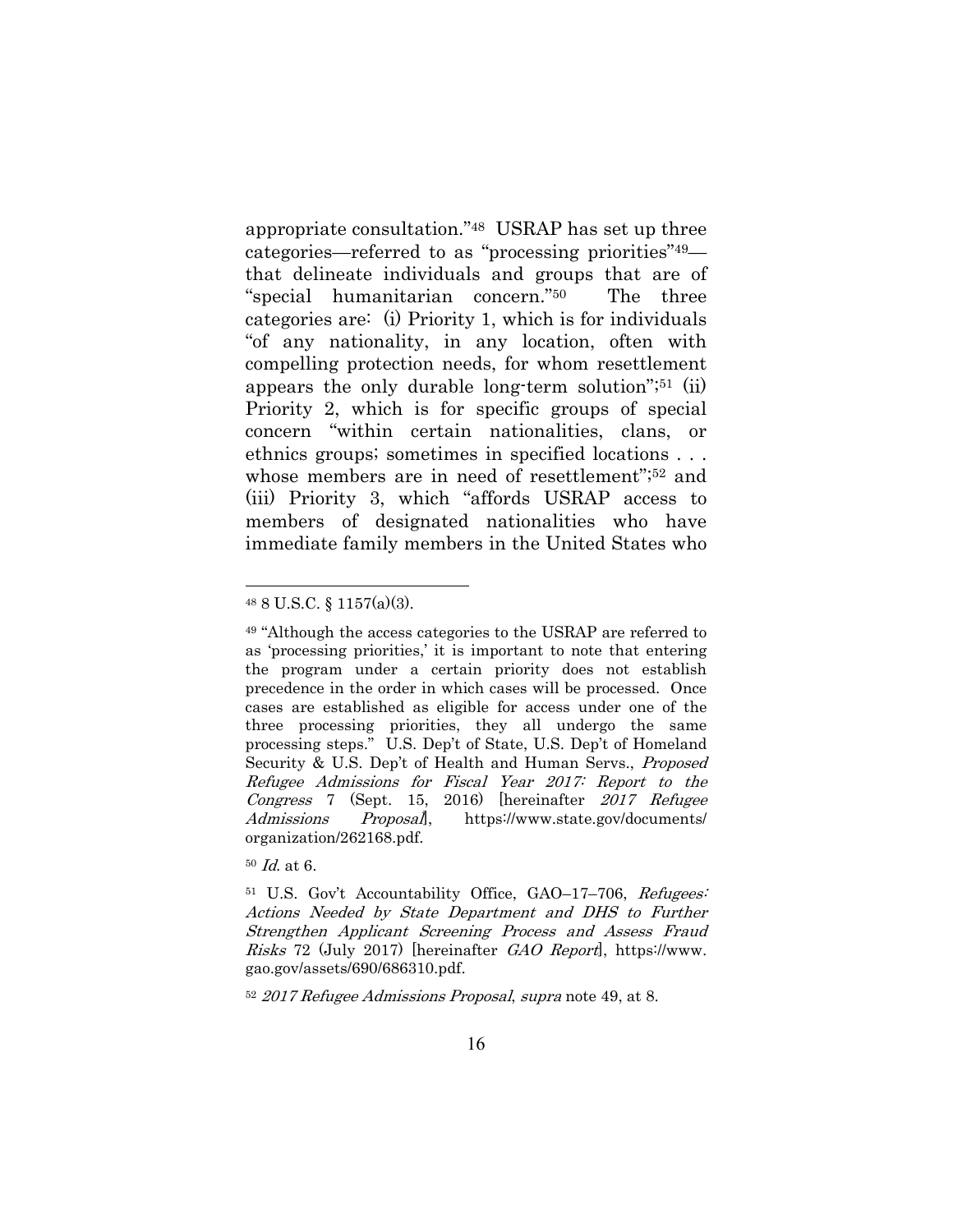initially entered as refugees or were granted asylum."53

The application process for most refugees seeking resettlement in the United States begins with UNHCR, which, as discussed in more detail in Section III, infra, evaluates whether the applicant meets the requirements of the 1951 Convention and 1967 Protocol and performs other biographical checks on the applicant.<sup>54</sup> The application is then referred to the RSCs, which are located abroad within distinct geographic areas and operated by international and non-governmental organizations that communicate directly with applicants to process their applications, collect their information, and conduct in-person prescreening interviews.55

The process then moves to the adjudication stage, in which USCIS determines whether the applicant qualifies for refugee status and is eligible for admission and resettlement in the United States.56 The USCIS process is administered by its Refugee Officer Corps—"a cadre of specially-trained USCIS officers who are dedicated to adjudicating applications for refugee status overseas"57—and

<sup>53</sup> Id. at 12.

<sup>54</sup> GAO Report, supra note 51, at 14; see Section III.A., infra.

<sup>55</sup> GAO Report, supra note 51, at 2.

<sup>56</sup> Id. at 15–16.

<sup>57</sup> Examining the Syrian Humanitarian Crisis From the Ground (Part II) Before the Subcomm. on the Middle East and North Africa of the House Comm. on Foreign Affairs, 114th Cong. 114-115 (2017) (written testimony of Leon Rodriguez, Director, U.S. Citizenship and Immigration Servs., Dep't of Homeland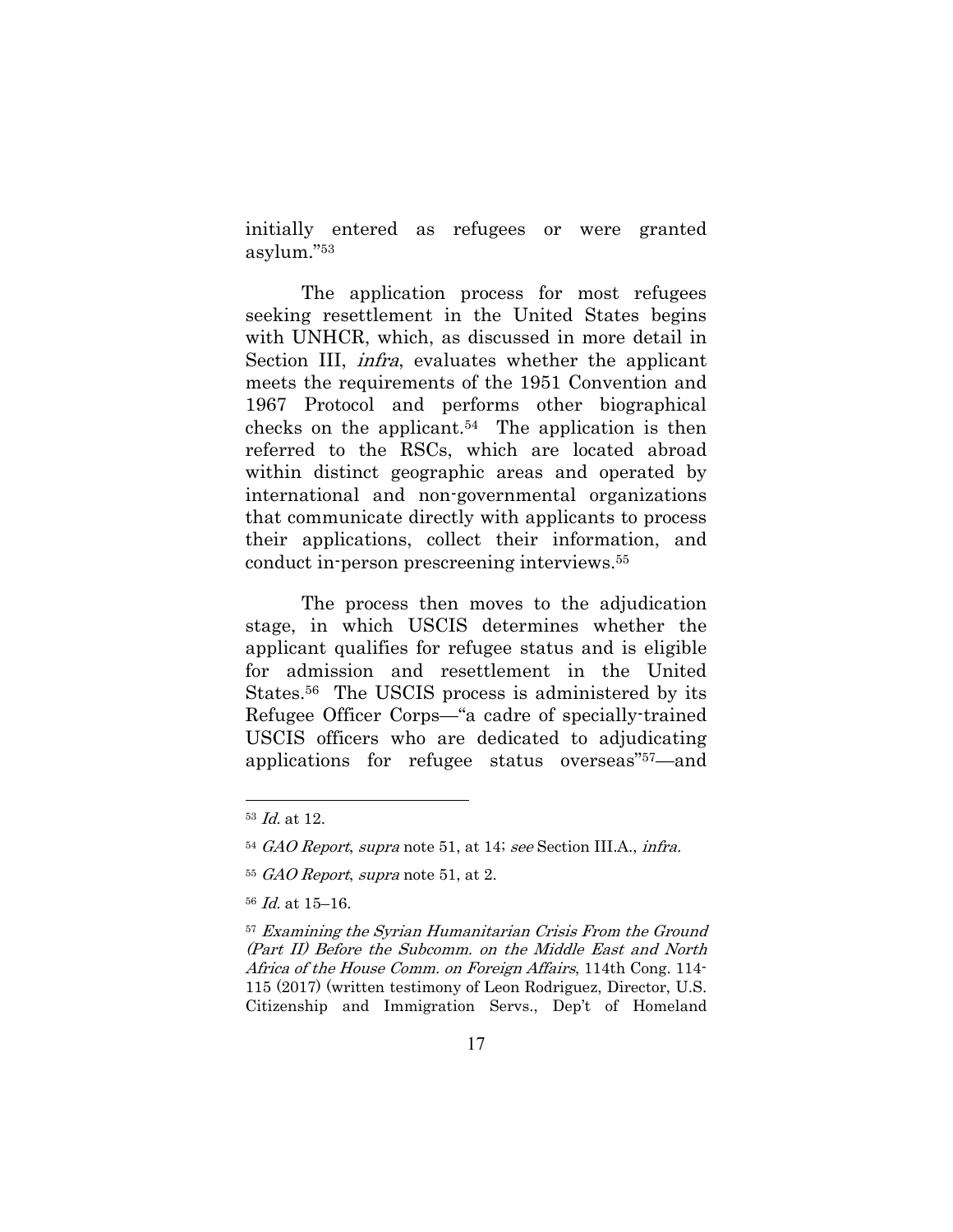officers in the International Operations division.58 These officers travel throughout the world on six- to eight-week "circuit rides," conducting in-person interviews and gathering fingerprints and other biometric information used to conduct additional security screening checks.<sup>59</sup> Each adjudicatory decision by these officers is reviewed by a USCIS supervisory officer.<sup>60</sup>

If an application is approved by USCIS, the applicant must undergo a medical screening and receive cultural orientation through the RSCs.<sup>61</sup> Prior to departure and upon arrival in the United States, each applicant is subject to additional vetting by U.S. Customs and Border Protection.62 Upon admission to the United States, refugees are assisted by non-governmental resettlement agencies that provide them with essential services such as housing, furnishings, food, and clothing.<sup>63</sup>

For a majority of applicants, the entire process takes well over a year, and often two years, to

 $\overline{a}$ 

 $60$  GAO Report, supra note 51, at 17.

 $61$  Id.; 2017 Refugee Admissions Proposal, supra note 49, at 18.

<sup>62</sup> USCIS Fact Sheet, supra note 59.

<sup>63</sup> 2017 Refugee Admissions Proposal, supra note 49, at 19–20.

Security), http://docs.house.gov/meetings/FA/FA13/20151027/ 104123/HHRG-114-FA13-Transcript-20151027.pdf.

 $58$  GAO Report, supra note 51, at 16.

<sup>59</sup> U.S. Citizenship and Immigration Servs., Fact Sheet: Refugee Security Screening (Dec. 3, 2015) [hereinafter USCIS Fact Sheet], https://www.uscis.gov/sites/default/files/USCIS/Refugee %2C%20Asylum%2C%20and%20Int%27l%20Ops/Refugee\_Secu rity\_Screening\_Fact\_Sheet.pdf.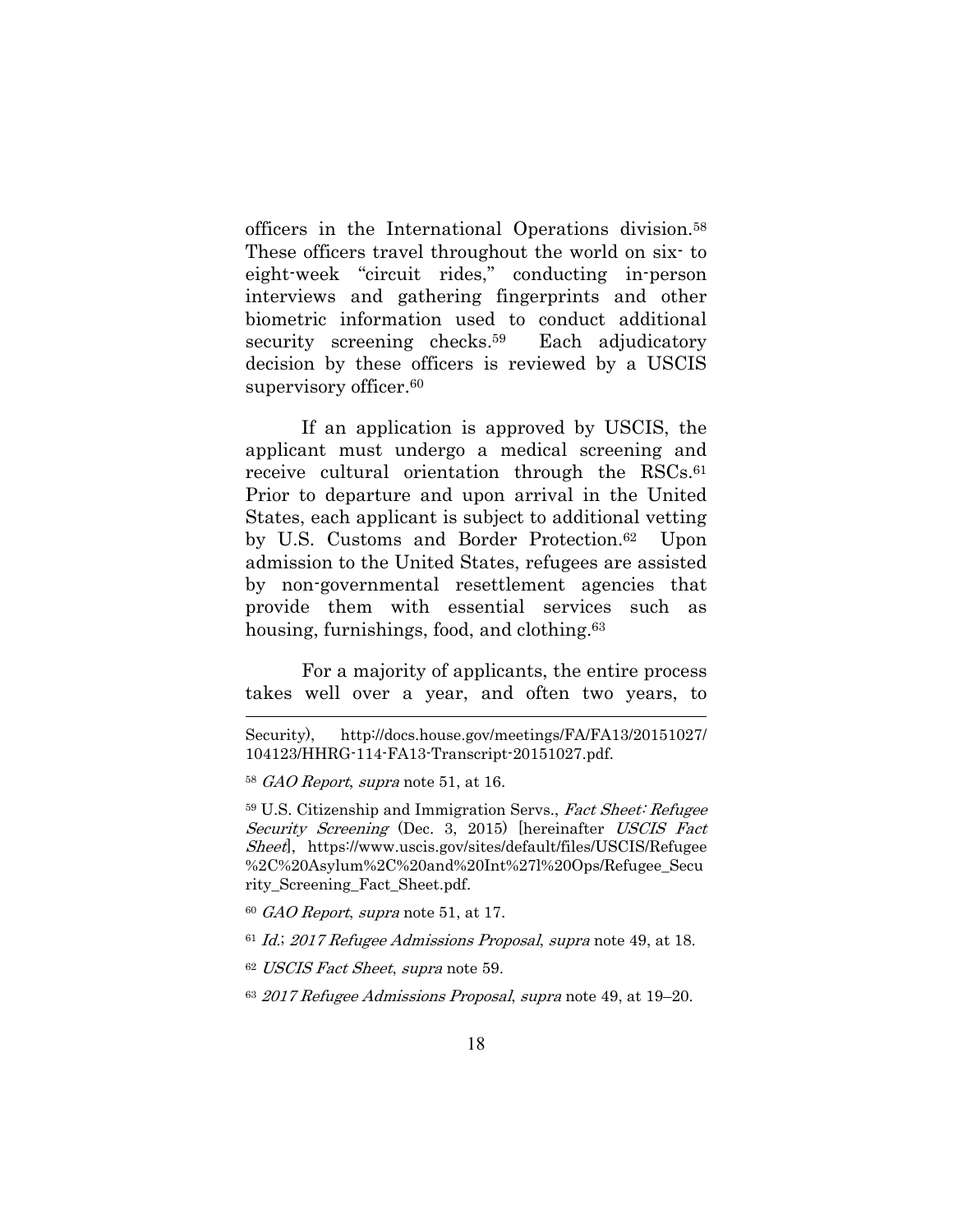complete.64 Each stage of the process is managed by highly trained individuals who care deeply about the objectives of United States refugee policy while safeguarding American national security.65

## **III.** THE EXECUTIVE ORDER'S LIMITATIONS ON REFUGEES ARE UNWARRANTED BECAUSE USRAP PARTICIPANTS ALREADY USE ROBUST SECURITY MEASURES TO ENSURE AGAINST NATIONAL SECURITY RISKS

Refugees seeking entry into the United States undergo exhaustive vetting procedures specifically designed to identify and curtail national security risks. By the time a refugee is permitted to enter the United States, he or she has been screened by multiple agencies, including by thorough background checks, biometric tests, and in-person interviews. As a result, refugees entering the United States go through the most thorough vetting of all immigrants traveling to the country. The vetting process is dynamic, and USRAP participants constantly strive to refine it. But the Executive Order's approach wholesale suspension of USRAP for 120 days and slashing the number of refugees that may be admitted into the United States for Fiscal Year 2017

 $64$  See GAO Report, supra note 51, at 27-28.

<sup>65</sup> Letter from National Citizenship and Immigration Services Council 119 to Hon. Representative Zoe Lofgren, Ranking Member, House Subcommittee on Immigration and Border Security, USCIS employees Union Statement of Opposition to H.R. 2826 (June 27, 2017), http://local1924.org/wp-content/ uploads/2014/06/HR-2826\_AFGE119-Opposition-Statement.pdf.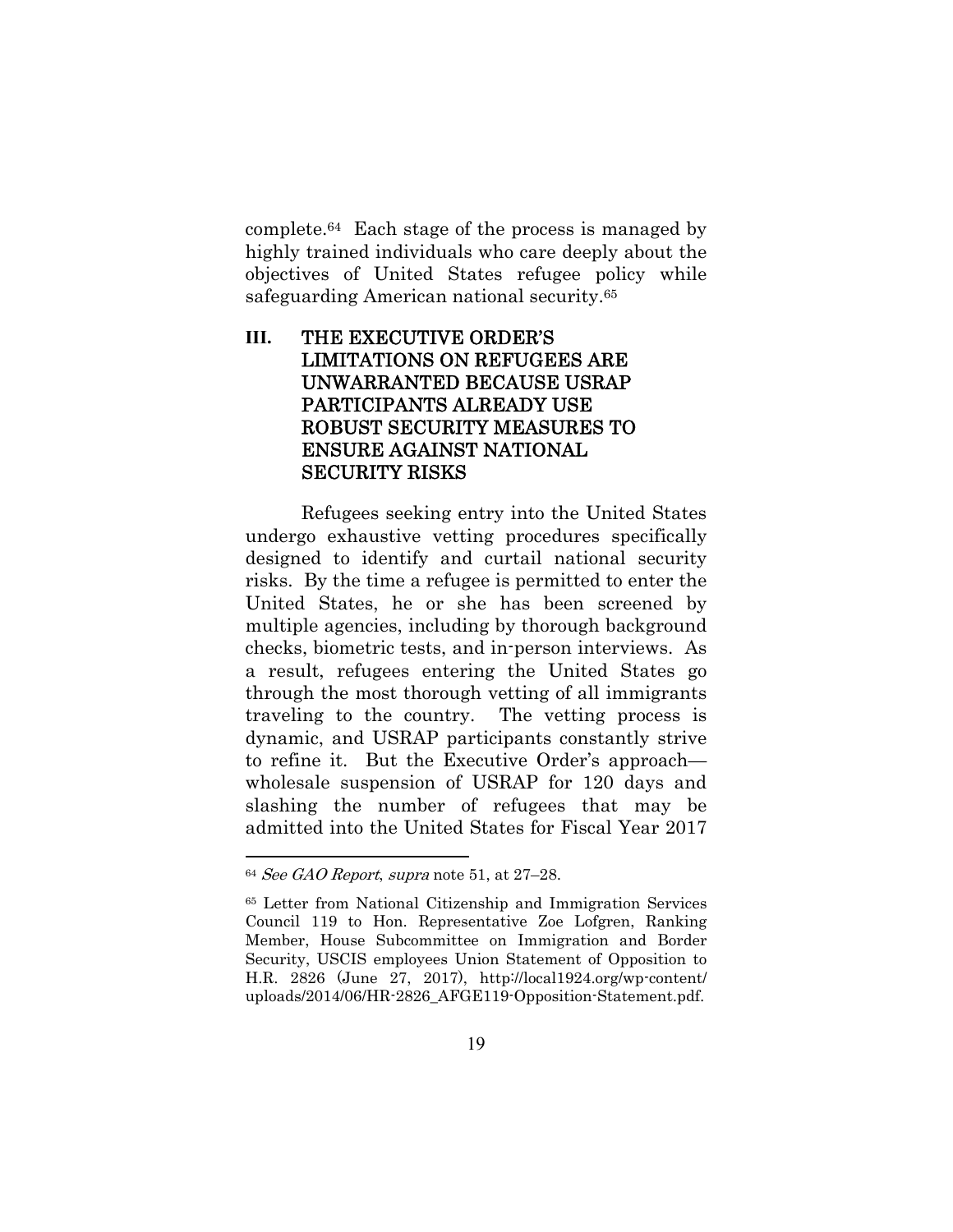by more than half—is unprecedented and unwarranted. This approach unnecessarily disrupts USRAP's process and mission.

### *A.* UNHCR Pre-Screens Applicants for Security Risks Before Referring Them to USRAP

The vast majority of refugees seeking resettlement in the United States are referred to USRAP by UNHCR.66 UNHCR maintains its own screening criteria and security protocols.<sup>67</sup> These processes aim to identify terrorism and other security-related concerns, prevent application fraud, and ensure that the applicant has a bona fide claim for refugee status and need for resettlement.

Consistent with the exclusion criteria of the 1951 Convention, UNCHR also excludes—and does not refer to USRAP—individuals who are believed to have committed war crimes, crimes against humanity, or acts contrary to the principles of the United Nations.68 UNHCR gives special attention to an applicant's membership in a group or

<sup>66</sup> U.S. Dep't of State, Bureau of Population, Refugees, and Migration, U.S. Refugee Admissions Program FAQs (Jan. 20, 2017), https://www.state.gov/j/prm/releases/factsheets/2017/ 266447.htm.

<sup>67</sup> UNHCR, UNHCR Resettlement Handbook (2011) [hereinafter "UNHCR Handbook"], http://www.unhcr.org/ 46f7c0ee2.html.

<sup>68</sup> Id. at § 3.5.1; see UNHCR, Background Note on the Application of the Exclusion Clauses: Article 1F of the 1951 Convention Relating to the Status of Refugees (Sept. 4, 2003), http://www.refworld.org/docid/3f5857d24.html.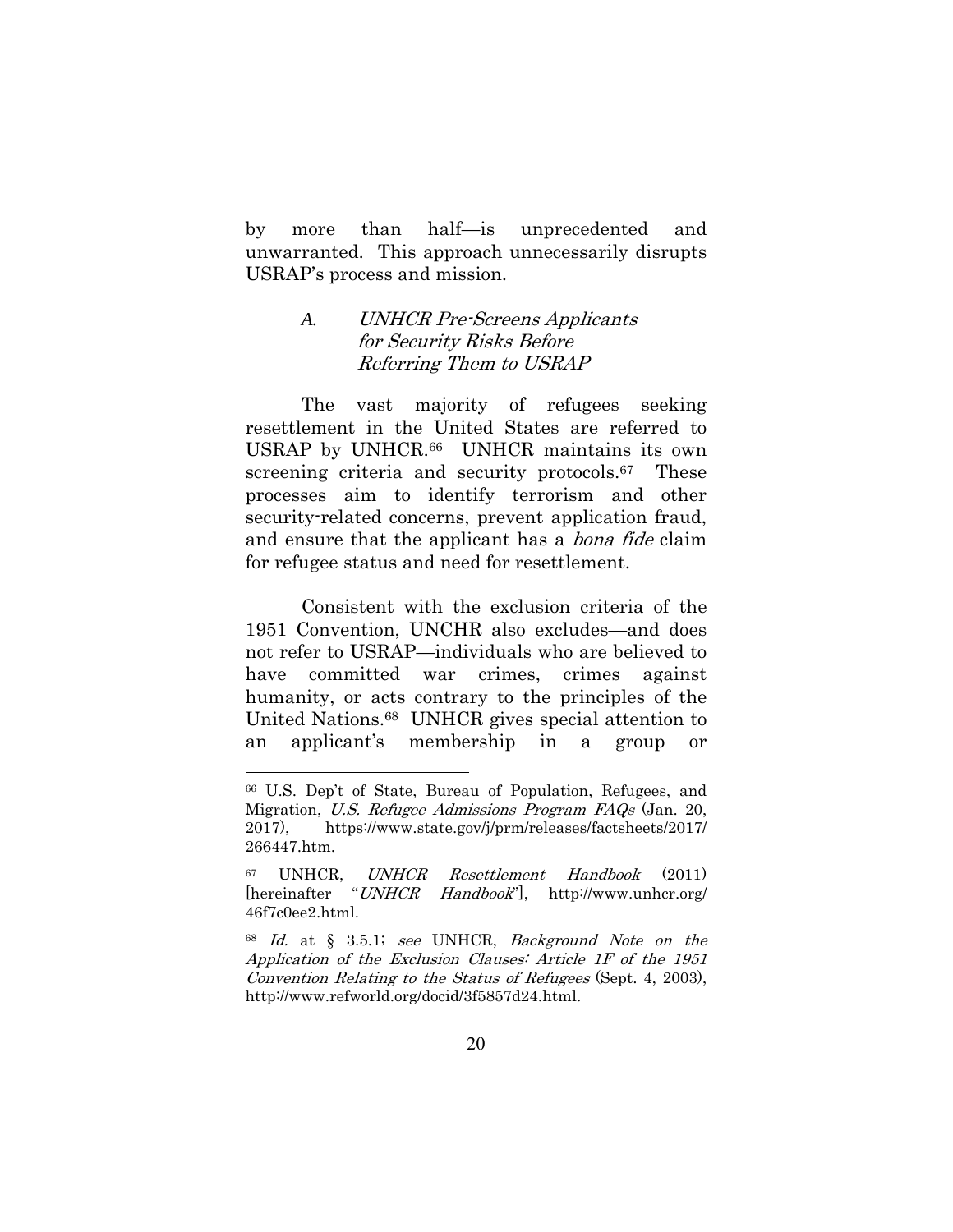organization that commits or incites others to carry out violent crimes and to any evidence or allegation that the applicant has been associated with an act of terrorism.69

To effectuate these security checks, UNHCR submits each refugee applicant to a vetting process that begins with verification of the information provided by the applicant, including biographical details and the applicant's stated need for resettlement. UNHCR verifies the applicant's biographical data—including photographs of the applicant and any dependents and a complete description of the applicant's family composition through its computerized *proGres* database.<sup>70</sup> After the biographical information is verified, UNHCR conducts a preliminary assessment of the individual's need for resettlement, which includes an evaluation of whether there are sufficient independent sources of information available to make a resettlement determination. During this process, UNHCR looks for any indicators of fraud in the applicant's case file, such as evidence of tampering.71

For each applicant, UNHCR's preliminary assessment culminates in a written report that is reviewed by a supervising UNHCR officer.72 If UNHCR determines that the applicant is qualified

<sup>71</sup> Id. § 7.2.3.

<sup>69</sup> UNHCR Handbook, supra note 67, at §§ 3.6.4 and 3.6.5.

<sup>70</sup> Id. § 7.2, 7.2.1.

<sup>72</sup> Id. § 3.8.1.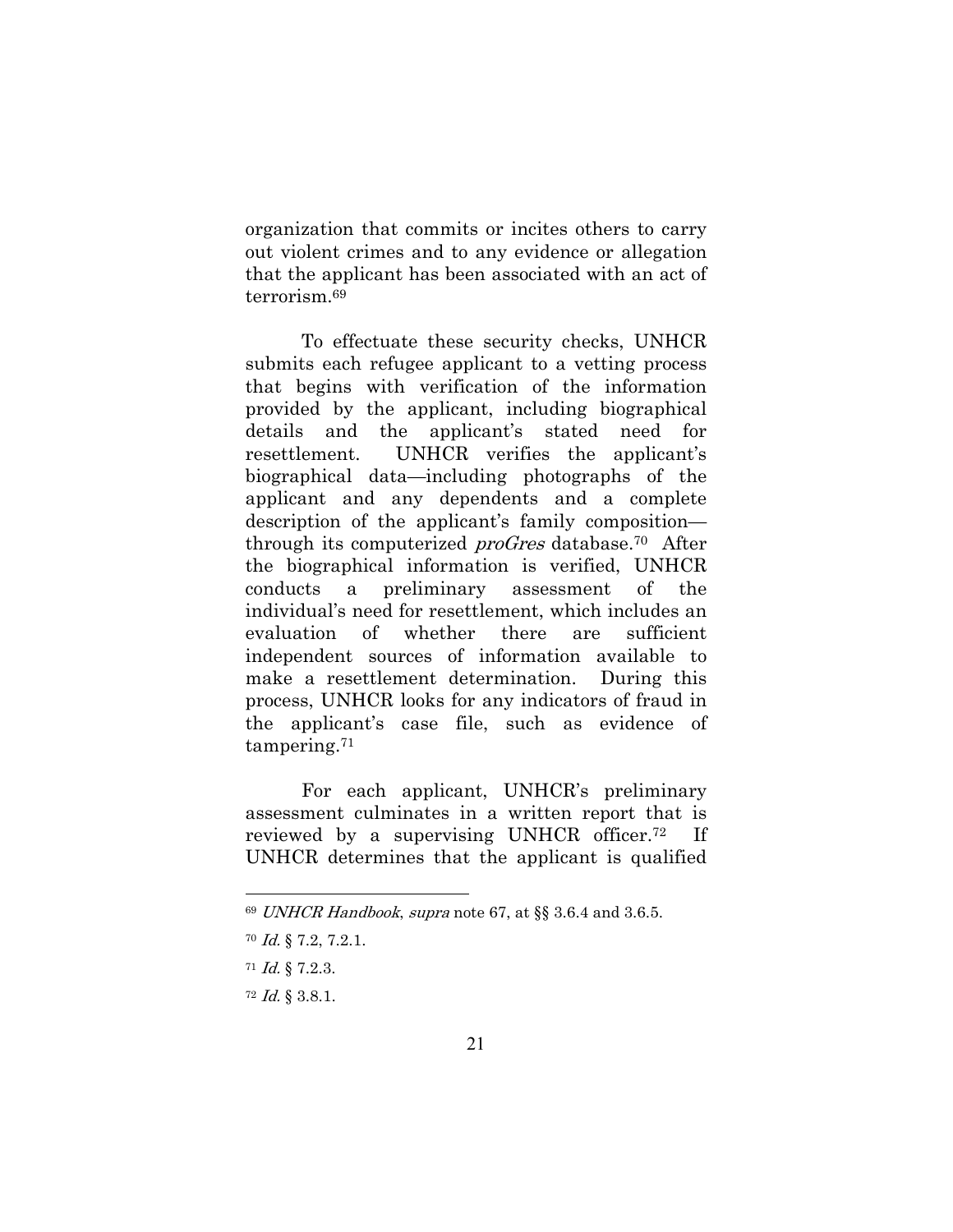for resettlement, the applicant sits for an in-person status determination interview. UNHCR's interviewers prepare a written report summarizing the information provided by the applicant, assess the applicant's credibility, evaluate whether the applicant should be excluded based on the 1951 Convention's exclusionary criteria, and make a recommendation on whether the applicant should be resettled.73 If the information provided by the applicant raises any red flags, the case is sent to UNHCR's Protection Unit for a full-fledged exclusion analysis.74

Upon satisfactory completion of these checks, UNHCR refers the application to a country offering resettlement, such as the United States. In pairing an applicant with a specific country, UNHCR considers whether the applicant has any familial links to the country, admission priorities and quotas set by the country, and the applicant's language abilities and cultural alignment.75 In other words, an applicant cannot unilaterally elect to seek resettlement in the United States, although UNHCR will consider the applicant's expressed preferences.<sup>76</sup> If UNHCR determines that an applicant is a *bona* fide refugee who may be eligible for resettlement in the United States, it makes a referral to the Department of State.

<sup>73</sup> Id. § 3.8.1.

<sup>74</sup> Id. § 7.2.2.

<sup>75</sup> Id. § 7.6.1.

<sup>76</sup> Some applicants may apply directly to USRAP for refugee status rather than going through UNHCR if they meet certain pre-determined criteria. See GAO Report, supra note 51, at 14.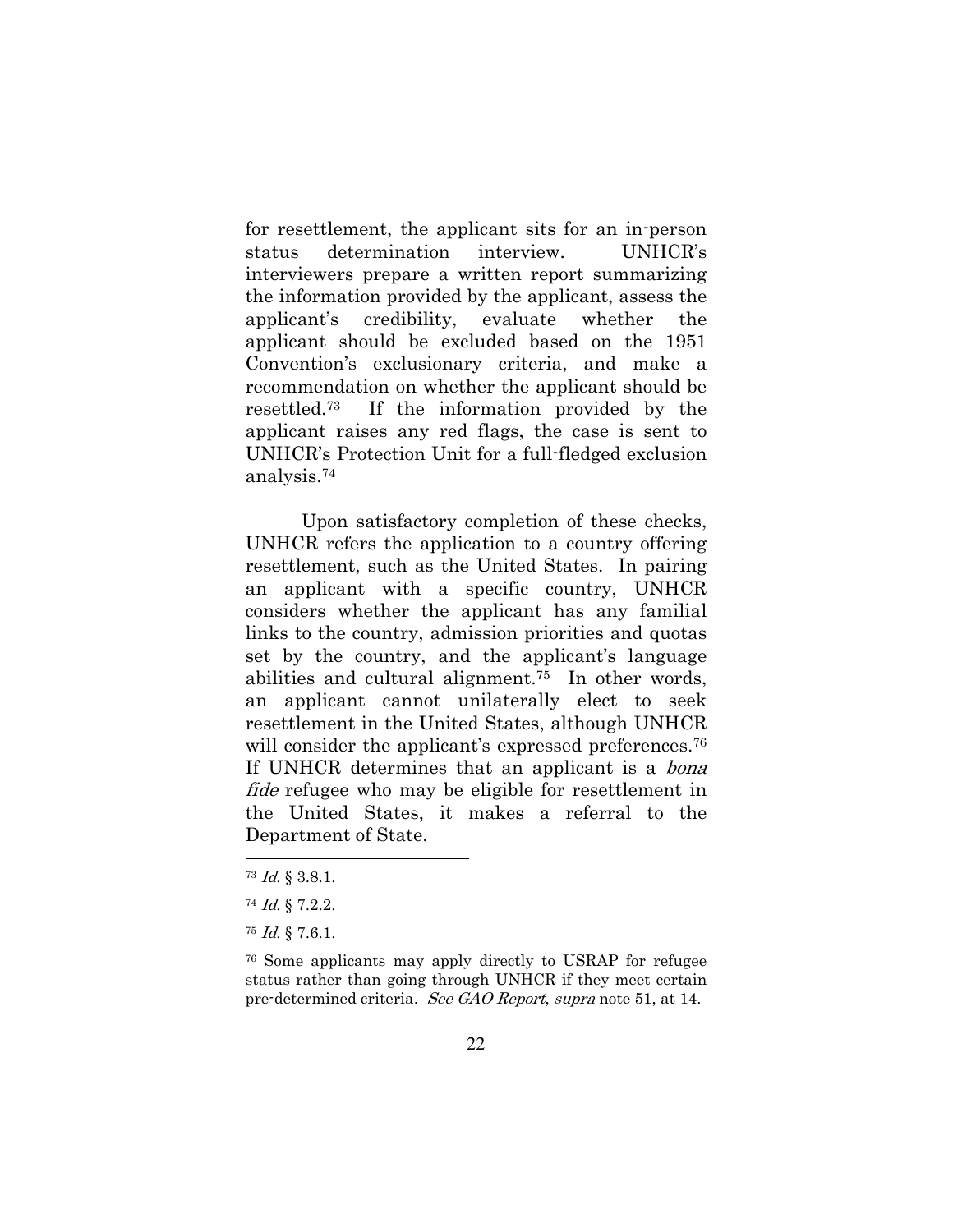### *B.* RSCs Initiate Checks to Screen for National Security Concerns

Applicants referred to the Department of State by UNHCR first undergo prescreening and biographic checks at RSCs.77 RSCs prepare a case file for each applicant and upload the applicant's information into the Worldwide Refugee Admissions Processing System, a Department of State database that tracks the status of all individual refugee applicants to USRAP.78 RSCs then conduct an inperson interview with the applicant to record key information, including the applicant's persecution story and extended family information.79 RSCs use this information to submit background security checks to the Department of State, the Department of Homeland Security, the Federal Bureau of Investigation, and other federal agencies.

In particular, Department of State standard operating procedures require RSCs to initiate three biographic security checks:

 A Department of State process in which the applicant's name and aliases are checked against the Consular Lookout and Support System, a database of various federal and other agency records containing information on prior visa applications, immigration law

<sup>77</sup> Id.

 $78$  *Id.* at 4, 14.

<sup>79</sup> Id. at 14.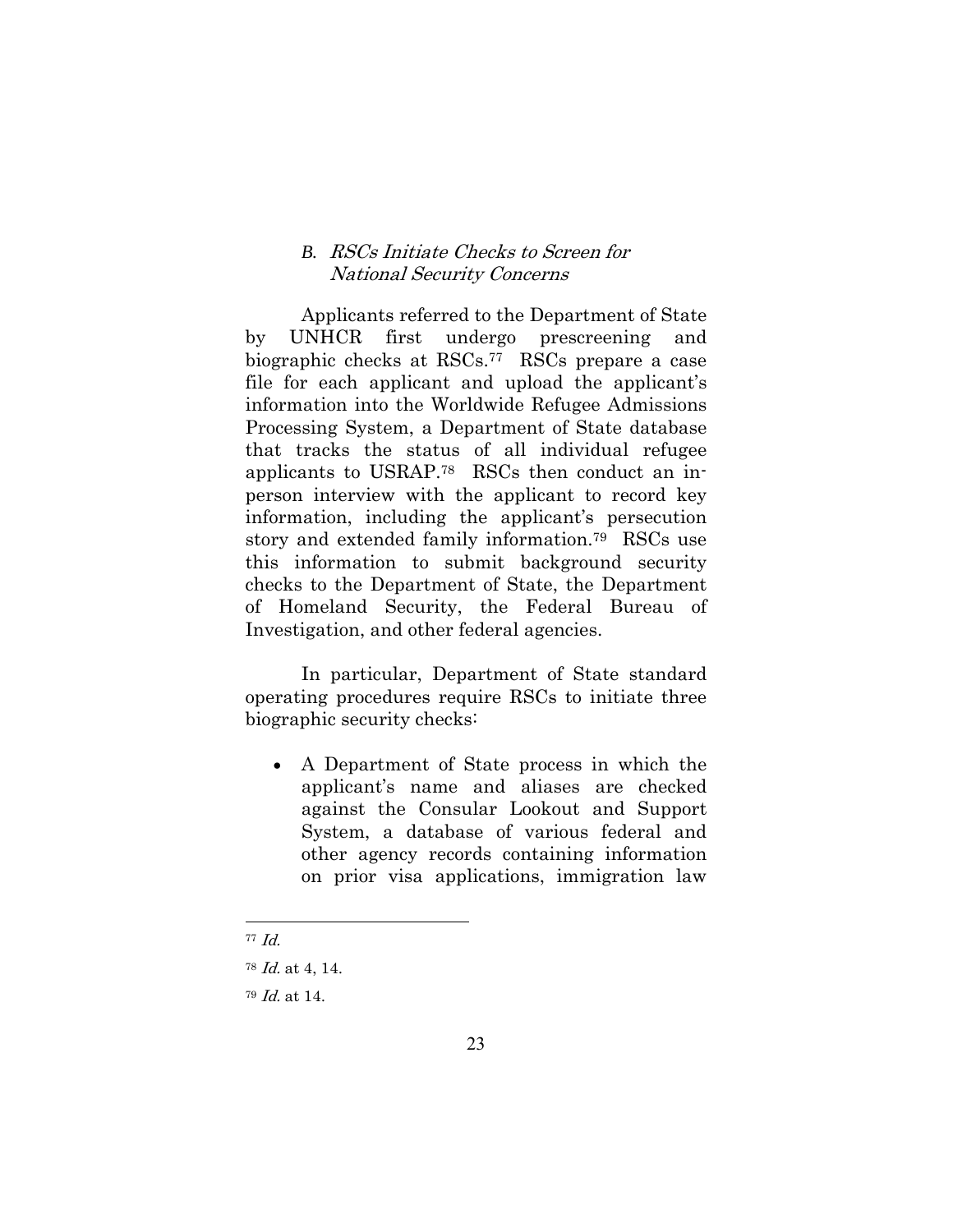violations, and terrorism-related concerns.80 In addition to information from the Department of State, this database contains information from, among others, the National Counterterrorism Center/Terrorist Screening Center, Interpol, the Drug Enforcement Administration, the Department of Health and Human Services, and various databases of the Federal Bureau of Investigation, such as the National Crime Information Center's Wanted Persons File, Immigration Violator File, Foreign Fugitive File, Violent Gang and Terrorist Organization File, and the Interstate Identification Index.81

• Security Advisory Opinions, which are biographic checks conducted by the Federal Bureau of Investigation and other intelligence entities for any applicant who is a member of a group or nationality designated by the United States government as requiring more thorough vetting.82 These checks require clearance from multiple law enforcement and intelligence agencies before the applicant can continue the resettlement process.83 The

<sup>80</sup> Id. at 15.

<sup>81</sup> U.S. Citizenship and Immigration Servs., Refugee Processing and Security Screening, Official Website of the Dep't of Homeland Security, https://www.uscis.gov/refugeescreening (last updated Dec. 3, 2015).

<sup>82</sup> GAO Report, supra note 51, at 15.

<sup>83</sup> U.S. Committee for Refugees and Immigrants, Security Screening of Refugees Admitted to the United States, https://static1.squarespace.com/static/577d437bf5e231586a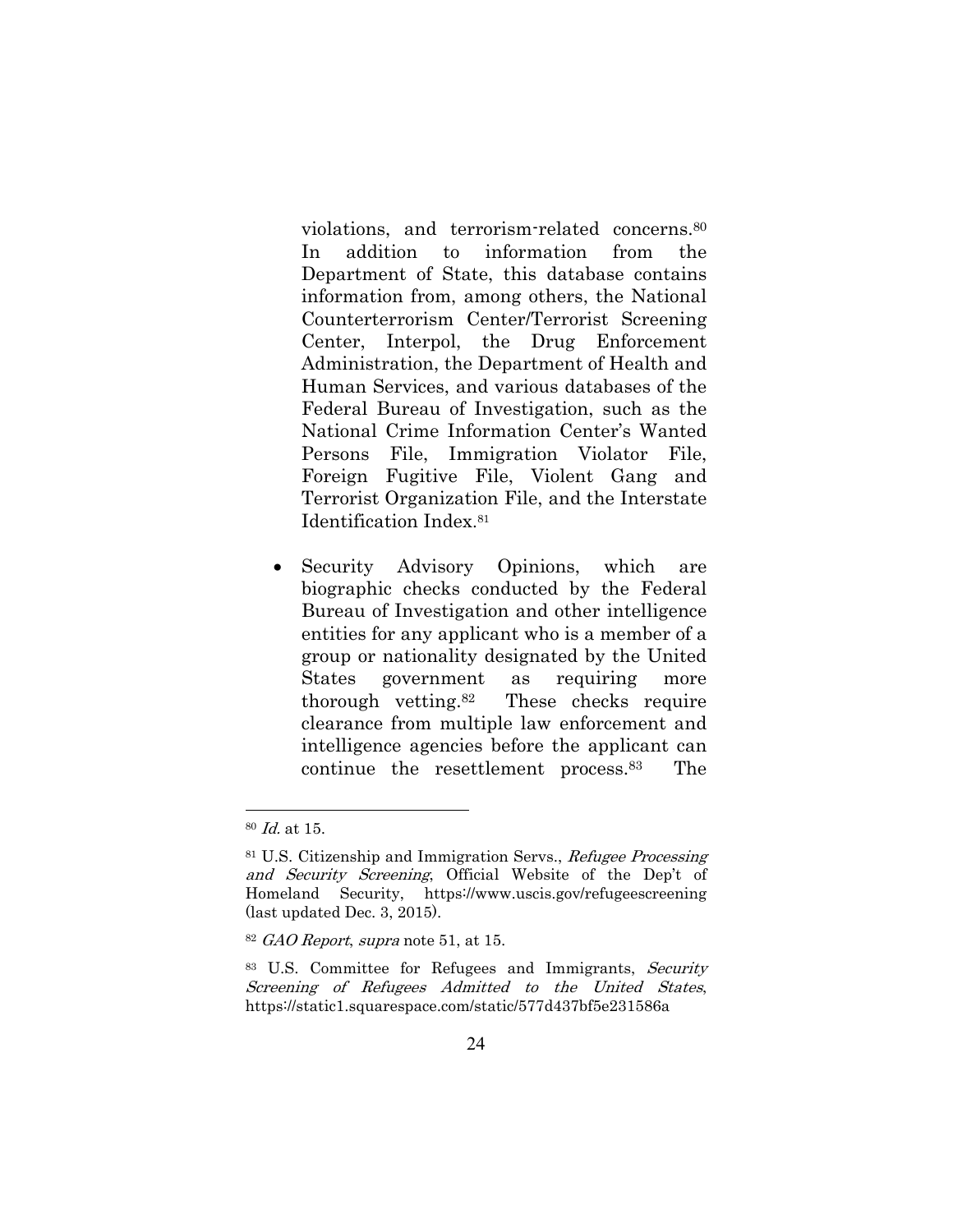Security Advisory Opinion process was implemented after September 11, 2001, to provide an additional security mechanism to screen individuals in certain higher-risk categories who are seeking to enter the United States.84

 Applicants within a certain age range are required to undergo an Interagency Check, in which the National Counterterrorism Center and other members of the intelligence community cross-check applicant data against intelligence and law enforcement databases and security holdings.85 Syrian refugees and other categories of applicants are subject to additional review by the Department of Homeland Security as part of the prescreening process.<sup>86</sup>

RSCs also implement antifraud measures overseen by the Department of State.87 For example, the Department of State may require, where warranted, DNA testing for applications based on

<sup>7055</sup>a9/t/57a24d23893fc0eb3919ad0f/1470254386734/USCRI+S ecurity+Screening+Process+%285.16.16%29.pdf (last visited Sept. 6, 2017).

<sup>84</sup> U.S. Citizenship and Immigration Servs., Refugee Processing and Security Screening, supra note 81.

<sup>85</sup> GAO Report, supra note 51, at 15.

<sup>86</sup> Id. at 16.

<sup>87</sup> See generally U.S. Gov't Accountability Office, GAO–17–737, Refugees: State and Its Partners Have Implemented Several Antifraud Measures but Could Further Reduce Staff Fraud Risks (July 2017), http://www.gao.gov/assets/690/686323.pdf.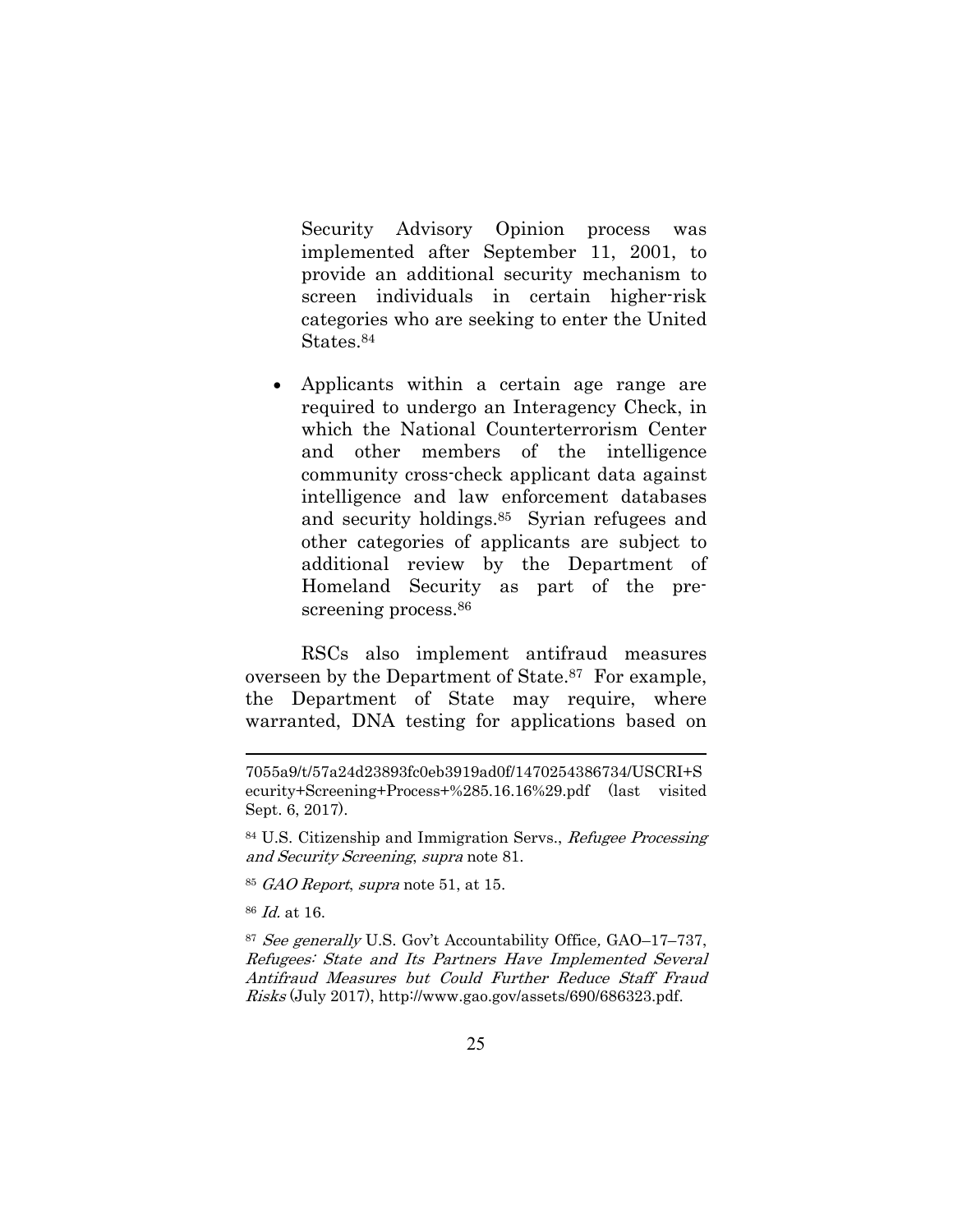claimed parent and child biological relationships.88 Some RSCs also conduct two prescreening interviews with each applicant using different interpreters to decrease the likelihood of collusion and to identify any false information provided by the applicant.89

Upon satisfactory completion of these checks, RSCs notify the Department of State and USCIS that the applicant is ready for further vetting and adjudication of their application.

### *C.* USCIS Officers Vet Each Applicant to Identify National Security Risk

After clearance from RSCs, USCIS officers conduct individual, in-person interviews of each applicant at RSC locations. These officers have substantial training and access to robust tools in identifying national security risks. Applicants who are flagged as posing a national security risk are subject to additional vetting.

## *1.* USCIS Officers Receive Substantial Training in Identifying National Security Risks

Officers in USCIS's Refugee Officer Corps who interview a majority of refugee applicants receive substantial training in identifying national security and fraud risks.<sup>90</sup> Specifically, in addition to

<sup>88</sup> GAO Report, supra note 51, at 54.

<sup>89</sup> Id.

<sup>90</sup> Id. at 16.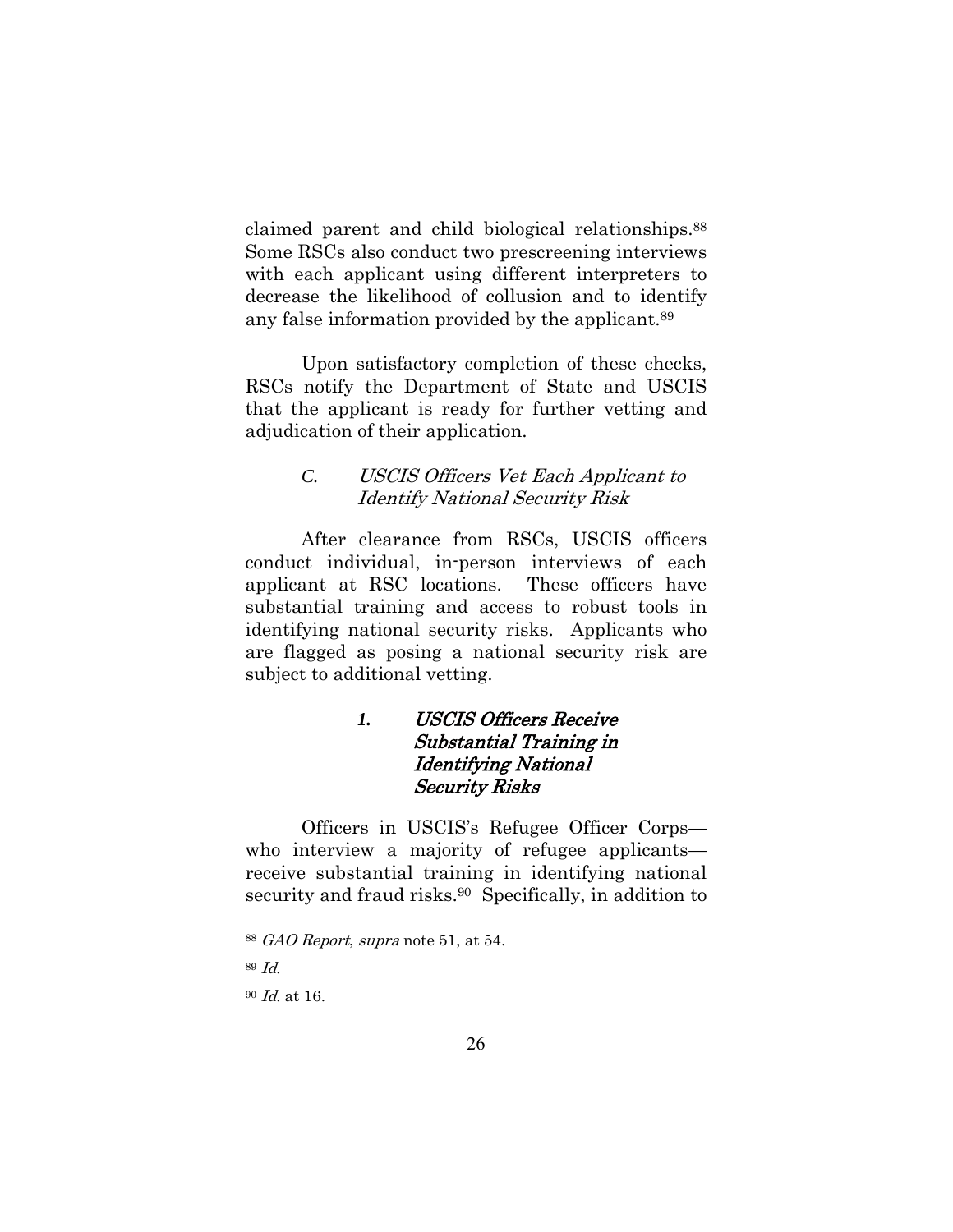the basic training required of all USCIS officers, the officers in the Refugee Officer Corps receive specialized training, including on grounds of inadmissibility, fraud detection and prevention, security protocols, interview techniques, credibility analysis, and country conditions research.91 Officers who adjudicate applications from Iraq and Syria are further required to participate in an intensive Middle East Refugee Processing training, focusing on that region's history, country conditions, and particular security concerns.92 New officers receive additional in-field training during which they observe experienced interviewers conduct interviews, receive individualized guidance and feedback, and discuss case-specific issues with trainers.93 Finally, before departing for in-person interviews, these officers receive pre-departure briefings that provide additional information related to, among other things, groups being interviewed, location of interviews, and national security concerns.94

<sup>&</sup>lt;sup>91</sup> U.S. Citizenship and Immigration Servs., *Hearing on* "Refugee Admissions, Fiscal Year 2016" before the Senate Committee on the Judiciary on October 1, 2015 by Chief of Refugee Affairs Division Barbara L Strack and Acting Associate Director Matthew D. Emrich, Official Website of the Dep't of Homeland Security (Oct. 1, 2015), https://www.uscis.gov/ tools/resources/hearing-refugee-admissions-fiscal-year-2016 senate-committee-judiciary-october-1-2015-chief-refugeeaffairs-division-barbara-l-strack-and-acting-associate-directormatthew-d-emrich.

 $92$  GAO Report, supra note 51, at 41.

<sup>93</sup> Id. at 42.

 $94$  *Id.* at  $41-42$ .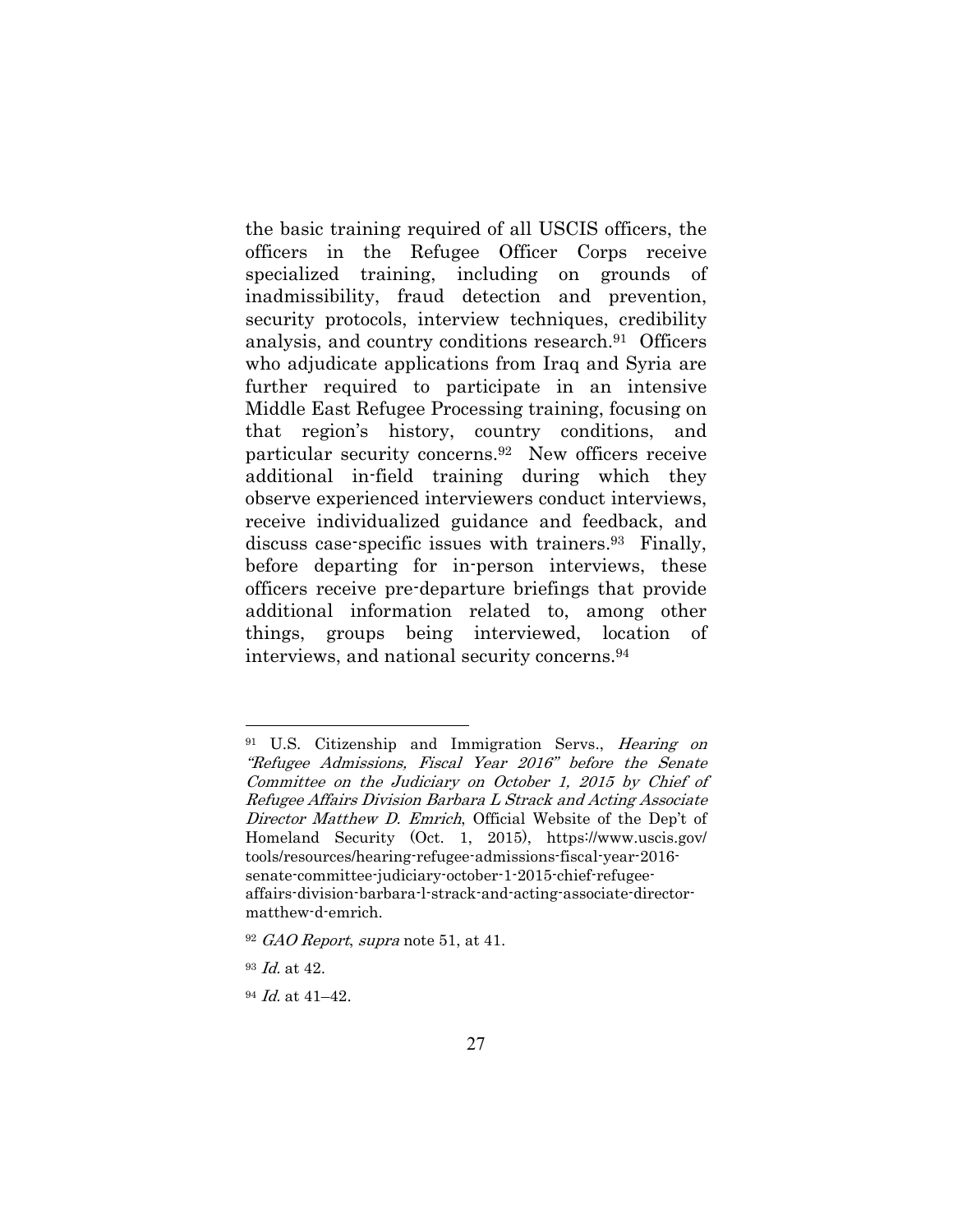### *2.* USCIS Officers Thoroughly Evaluate National Security Risk

USCIS officers use their training and an array of procedural tools to identify applicants who have engaged in persecution of others or pose a criminal or a national security concern.95 Applicants posing a national security risk are rendered inadmissible by the INA, which sets out several security-related grounds of inadmissibility.96 Moreover, throughout the USCIS adjudication process, USCIS officers make credibility determinations and look for indicators of these concerns, with emphasis placed on the INA's Terrorism-Related Inadmissibility Grounds ("TRIG").

Under TRIG, with certain exceptions, an applicant is inadmissible if he or she: has or is believed to have engaged in terrorist activity; is likely to engage in terrorist activity after entry; incited terrorist activity with intent to cause bodily harm or death; is a representative of current member of a terrorist organization; endorsed or espoused terrorist activity; received military-type training from a terrorist organization; or is the spouse or child of an alien who has engaged in terrorist activity within the last five years.<sup>97</sup> The definition of "terrorist activity" is "quite expansive[] such that the term can apply to persons and actions not commonly

<sup>95 8</sup> U.S.C. §§ 1101(a)(42), 1182(a)(2), (3).

<sup>96</sup> See 8 U.S.C. §§ 1182(a)(3)(A), (B), (F), 1227(a)(4)(A), (B).

<sup>97</sup> See 8 U.S.C. § 1182(a)(3)(B)(i).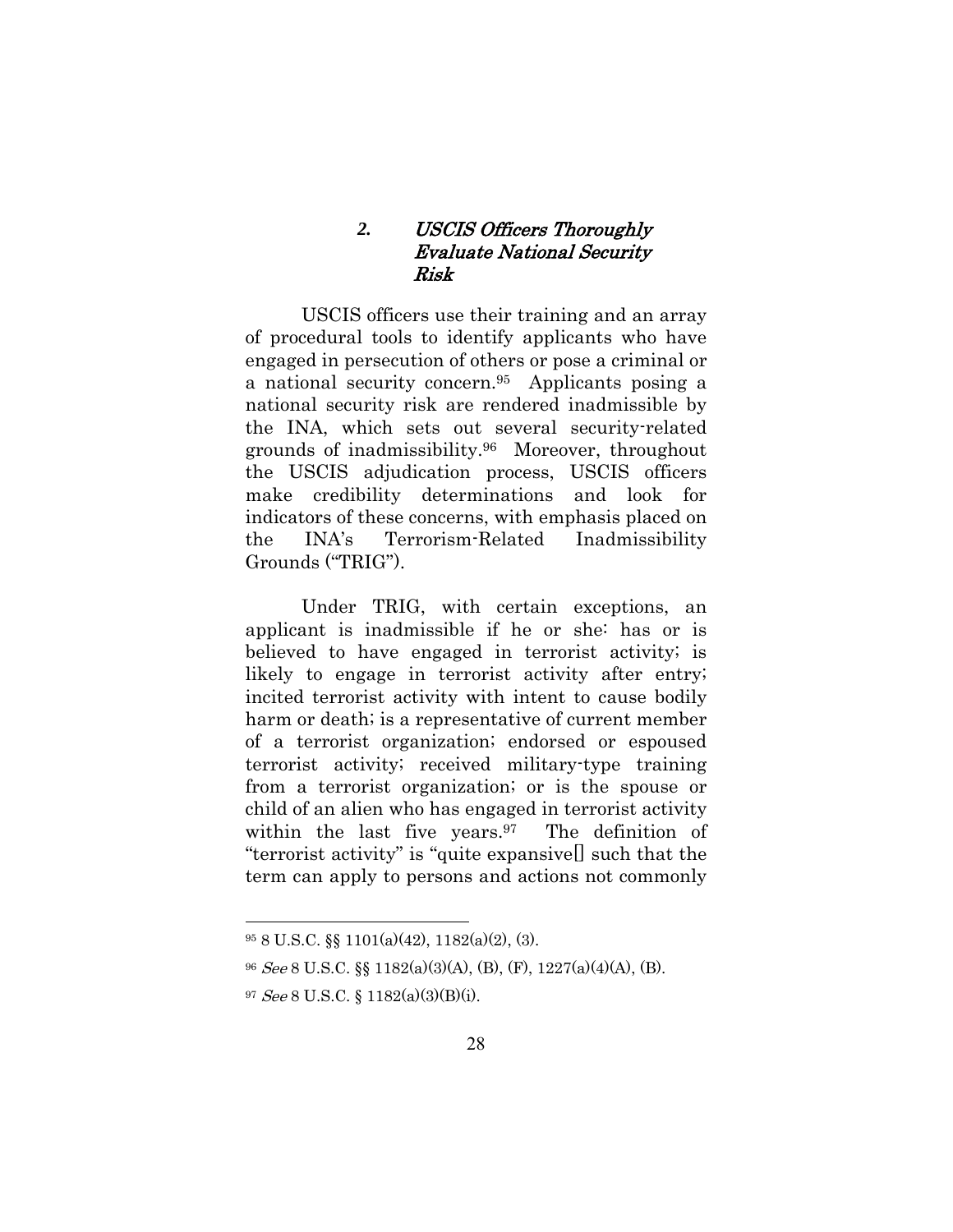thought of as terrorists and to actions not commonly thought of as terrorism."98 As there is no exception under the law for "freedom fighters," most rebel groups are considered to be engaging in terrorist activity even if fighting against an authoritarian regime.99

USCIS officers employ various tests and procedures to identify whether an applicant may fall within the TRIG criteria or otherwise pose a national security concern. For example, prior to or during an interview, USRAP officials submit the applicant's

 $\overline{a}$ 

99 U.S. Citizenship and Immigration Servs., Terrorism-Related Inadmissibility Grounds (TRIG), supra note 98.

<sup>&</sup>lt;sup>98</sup> See U.S. Citizenship and Immigration Servs., Terrorism-Related Inadmissibility Grounds (TRIG), Official Website of the Dep't of Homeland Security, https://www.uscis.gov/laws/ terrorism-related-inadmissability-grounds/terrorism-related-

inadmissibility-grounds-trig (last updated July 18, 2017). The INA defines "terrorist activity" as "any activity which is unlawful under the laws of the place where it is committed (or which, if it had been committed in the United States, would be unlawful under the laws of the United States or any State) and which involve," among other things, hijacking of any conveyance, the detaining or killing of another individual in order to compel a third person to do or abstain from doing any act, a violent attack on an internationally protected person, an assassination, the use of any weapon with intent to endanger the safety of another or to cause substantial damage to property. 8 U.S.C.  $\S$  1182 $\S$  $\S$  (a)(3)(B)(iii). A person can engage in terrorist activity by planning or executing a terrorist activity, soliciting others to do so, providing material support to a terrorist organization or member of a terrorist organization, and soliciting funds or recruiting members for a terrorist organization. Id. § 1182(a)(3)(B)(iv). "[M]aterial support" in this context includes actions such as providing a safe house, transportation, counterfeit documents, or funds to a terrorist organization or its members. *Id.* § 1182(a)(3)(B)(iv)(VI).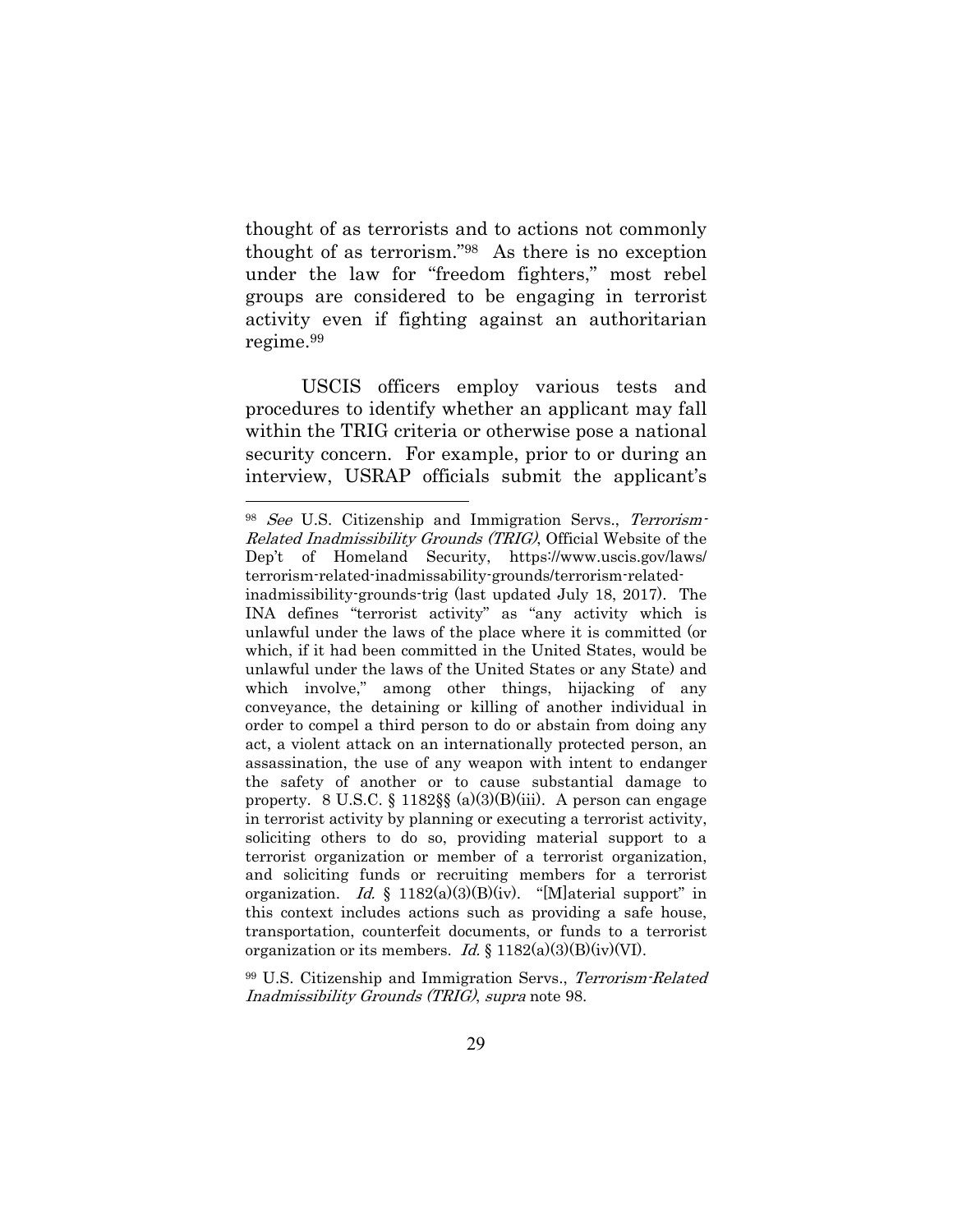fingerprints for three biometric tests: (i) the Federal Bureau of Investigation 's Next Generation Identification check, which searches for any criminal history of the applicant and immigration data; (ii) the Department of Homeland Security's Automated Biometric Identification System, which identifies the applicant's travel and immigration history, immigration violations, and law enforcement and national security concerns; and (iii) the Department of Defense's Automated Biometric Identification System, which searches the Department's holdings in areas of conflict and other classified and unclassified government databases.100 The information collected from these checks is utilized during the interviews or provides grounds for conducting additional interviews.101

USCIS has developed a number of additional resources to help interviewers identify and address national security concerns.102 For example, USCIS maintains training lesson plans, guidance on terrorism-related issues, and country condition information that is accessible to interviewing officers overseas.103 Further, in 2016, USCIS initiated a pilot program in which officers with expertise in national security—known as Security, Vetting, and Program Integrity officers—traveled with Refugee Officers to provide advice on adjudicating applications presenting national security and fraud

<sup>100</sup> USCIS Fact Sheet, supra note 59, at 3–4.

 $101$  GAO Report, supra note 51, at 16.

 $102$  *Id.* at 45.

 $103$  *Id.*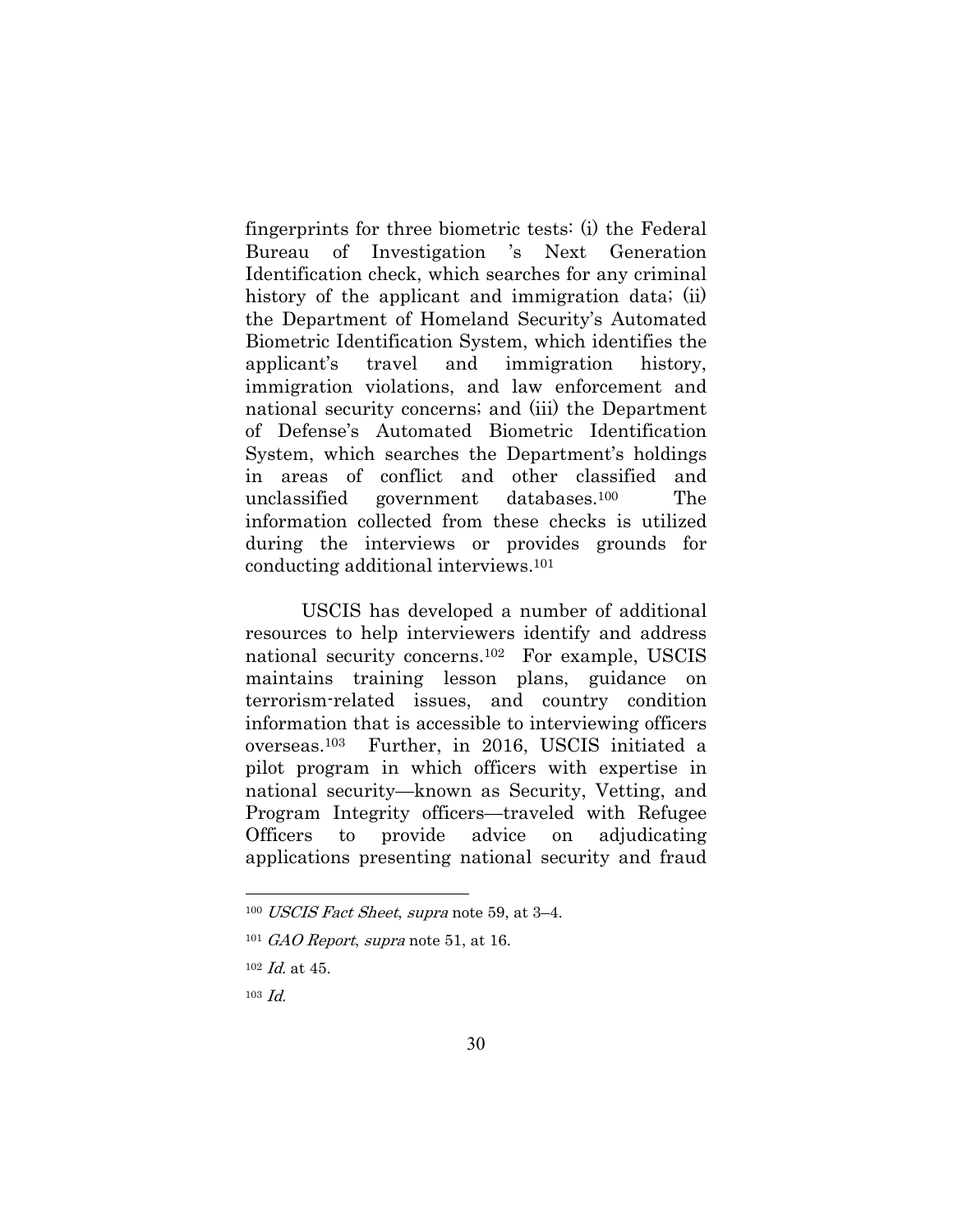concerns.104 Due to the success of the pilot program, the expert officers will continue to assist Refugee Officers in cases presenting national security risks.105

If any national security concerns are raised during the USCIS adjudication process—through either information obtained from security or background checks, or personal interviews or testimony—the application is subjected to a more rigorous internal process known as the Controlled Application Review and Resolution Process.106 This process ensures "that immigration benefits or services are not granted to individuals who pose a threat to national security and/or public safety, or who seek to defraud our immigration system."107

Moreover, Syrian applicants undergo additional enhanced review in which refugee adjudicators collaborate with USCIS's Refugee, Asylum and International Operations Directorate and the Fraud Detection and National Security Directorate.<sup>108</sup> The latter provides intelligencedriven support to adjudicators, including threat identification techniques, topics for questioning, and any relevant national security information.109

 $107$  *Id.* 

 $\overline{a}$ 

<sup>108</sup> USCIS Fact Sheet, supra note 59, at 5.

 $109 \, \text{Id}$ .

<sup>104</sup> Id. at 46 n.75.

<sup>105</sup> Id. at 47.

<sup>106</sup> U.S. Citizenship and Immigration Servs., Refugee Processing and Security Screening, supra note 81.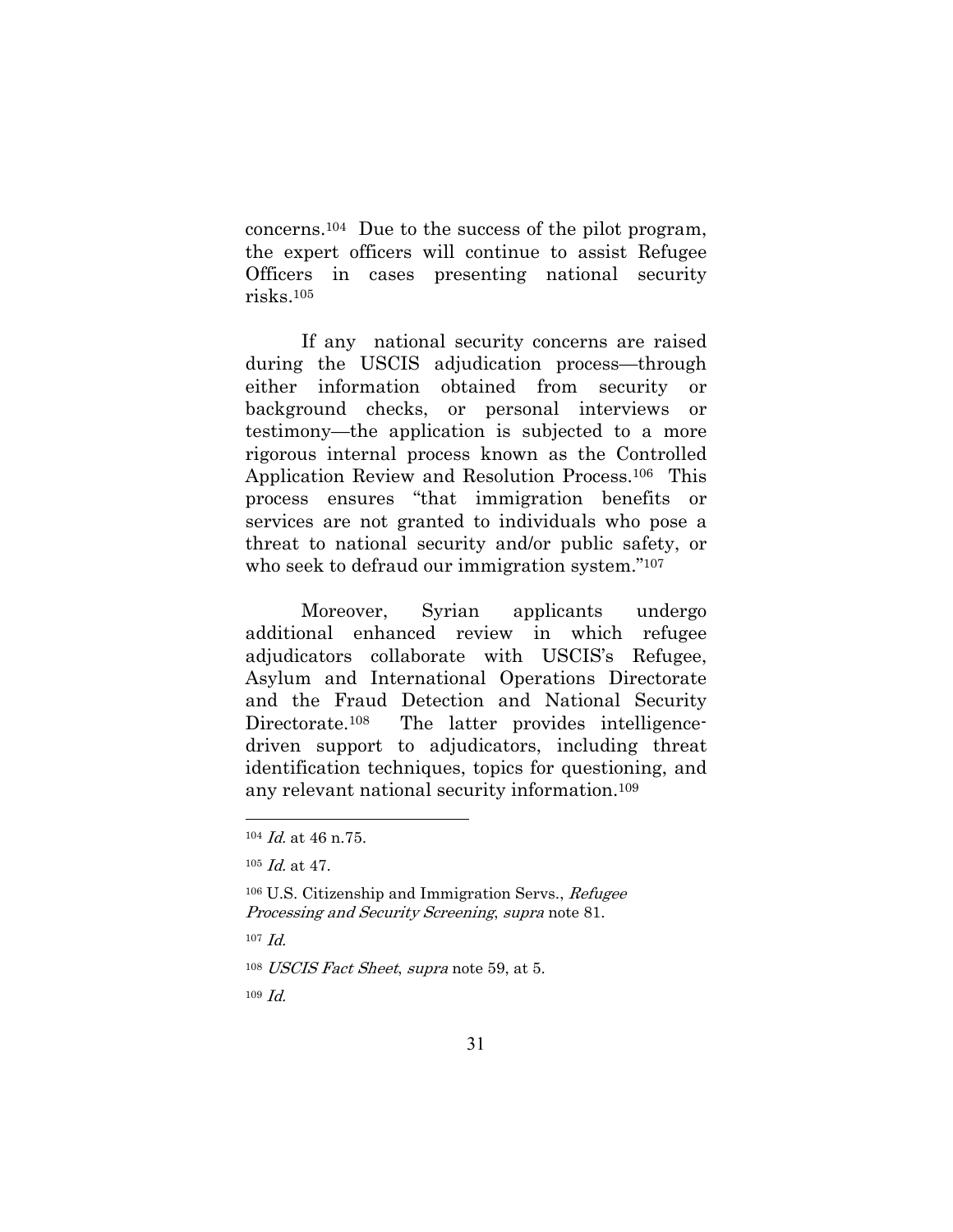After the in-person interview and any enhanced vetting, USCIS uses a refugee application assessment tool to determine if the applicant, among other things, (i) was appropriately granted access to USRAP, (ii) had past persecution or well-founded fear of persecution, (iii) is credible, (iv) is not a persecutor, and (v) is admissible into the United States (e.g., whether the applicant poses national security or terrorism-related concerns).<sup>110</sup> Once the refugee officer reaches an admissibility determination, all completed case files are reviewed by a USCIS supervisor for legal sufficiency and to ensure that the interviewing officer appropriately considered security check results.111

### *D.* Refugees Whose Applications Have Been Approved by USCIS Are Vetted Again Upon Travel to and Arrival in the United States

After USCIS approval, refugees who are scheduled for travel to the United States receive additional screening before entering the country. This screening is performed by U.S. Customs and Border Protection, which receives a manifest of inbound refugees eight days prior to their arrival.112 This manifest allows the agency to perform additional vetting tests and background checks.113

 $110$  GAO Report, supra note 51, at 38.

 $111$  *Id.* at 38-39.

<sup>112</sup> USCIS Fact Sheet, supra note 59, at 5

<sup>113</sup>  $Id$ .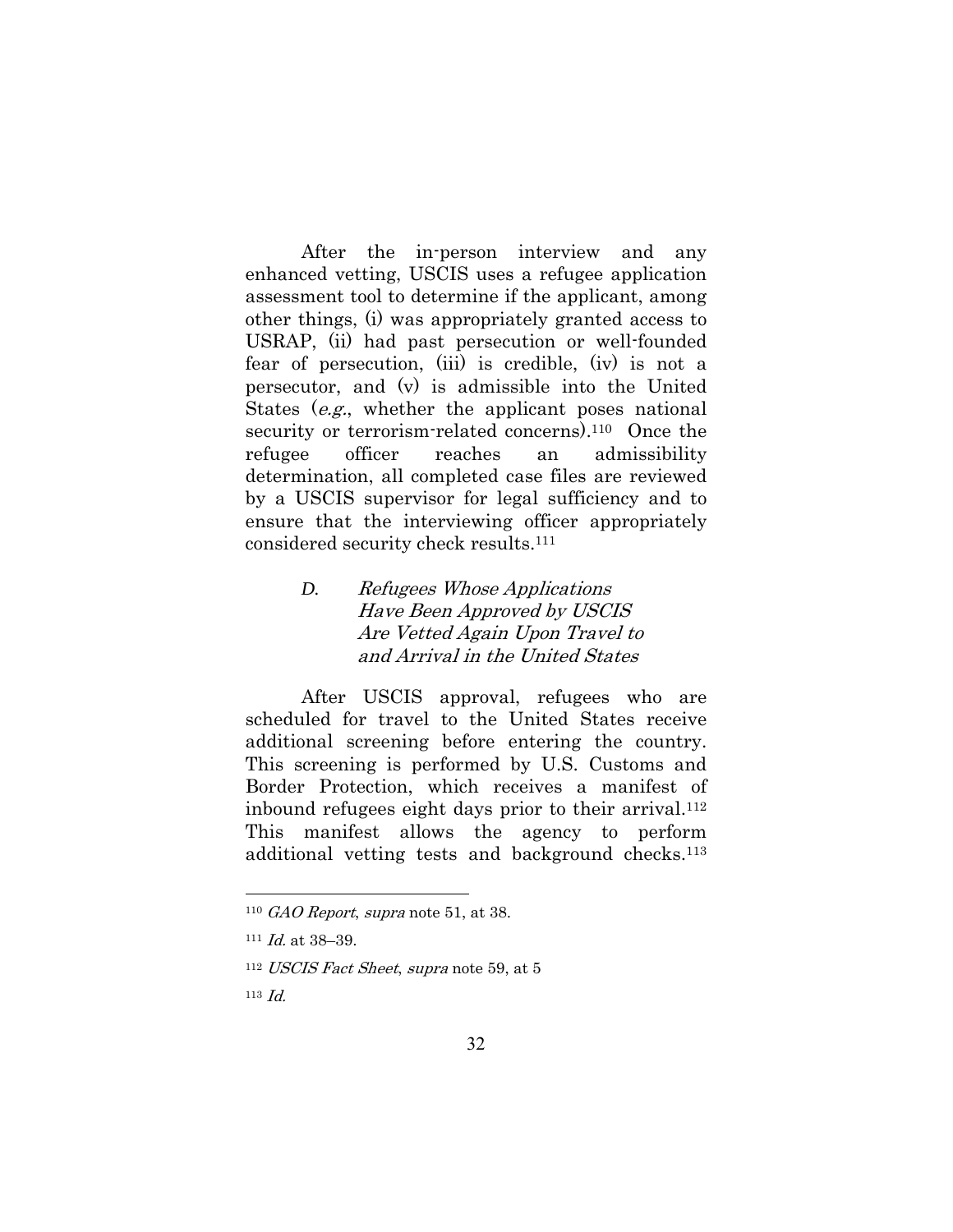Upon arrival in the United States, the agency inspects all refugees at one of seven domestic airports designated to receive refugees to make a final determination as to whether the refugee is finally admitted.114

#### **CONCLUSION**

Contrary to the premise of Executive Order No. 13780, refugees seeking resettlement in the United States are subjected to the government's most rigorous vetting procedures to ensure that they do not pose a threat to our national security. By allowing these refugees into the United States, our country honors its longstanding tradition of providing safe haven to the persecuted and leading the international community in the protection of refugees. The refugee-related provisions of Executive Order No. 13780 abandon that history and impede USRAP's humanitarian mission.

<sup>&</sup>lt;sup>114</sup> GAO Report, supra note 51, at  $17-18$ .